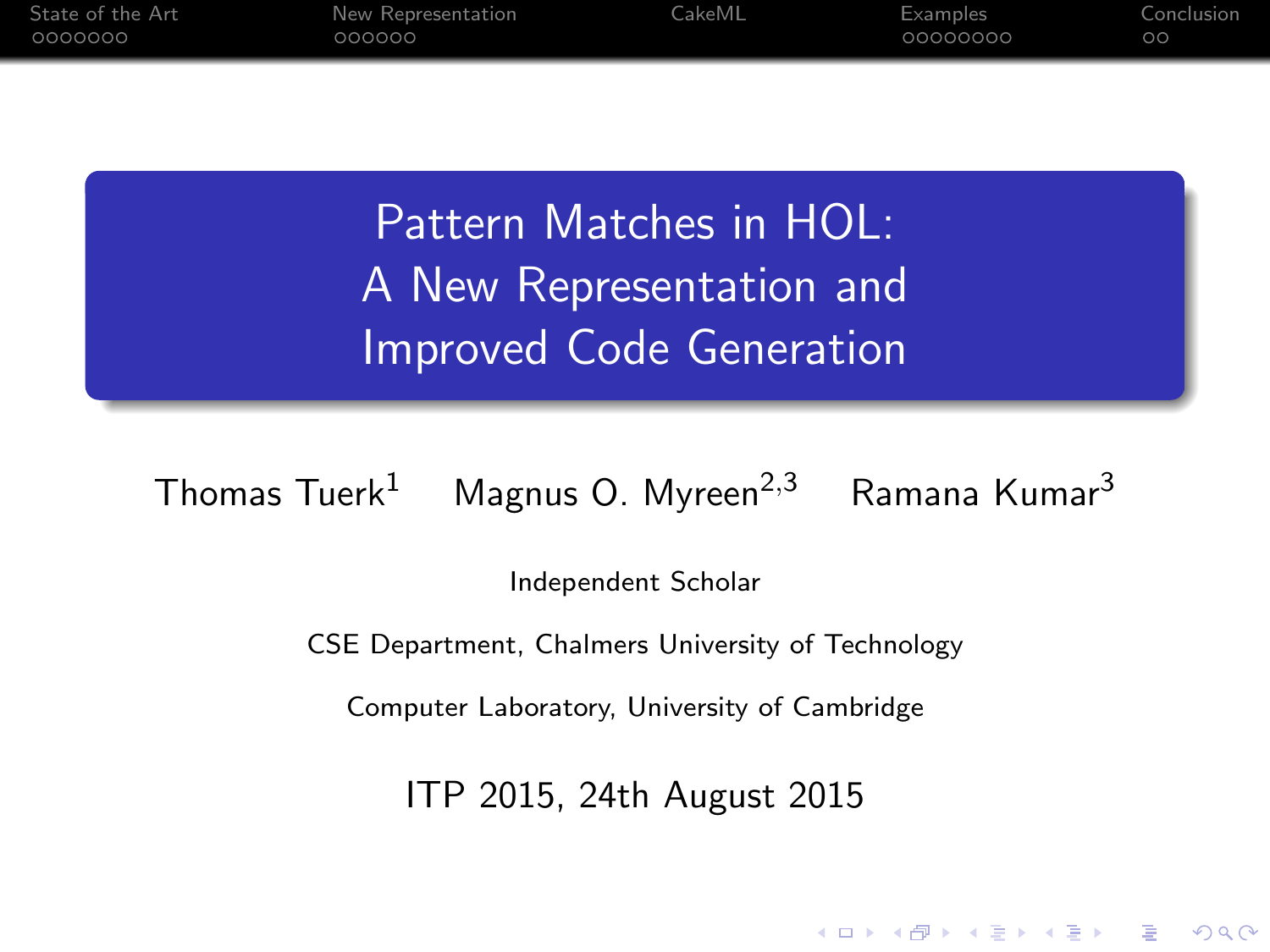| State of the Art | New Representation | CakeML | Examples | Conclusion |
|------------------|--------------------|--------|----------|------------|
| 0000000          | 000000             |        | 00000000 | $\circ$    |
| Overview         |                    |        |          |            |

K ロ ▶ K @ ▶ K 할 > K 할 > 1 할 > 1 ⊙ Q Q ^

- **1** State of the Art
- <sup>2</sup> New Representation
- **3** Integration with CakeML
- <sup>4</sup> Examples
- **6** Conclusion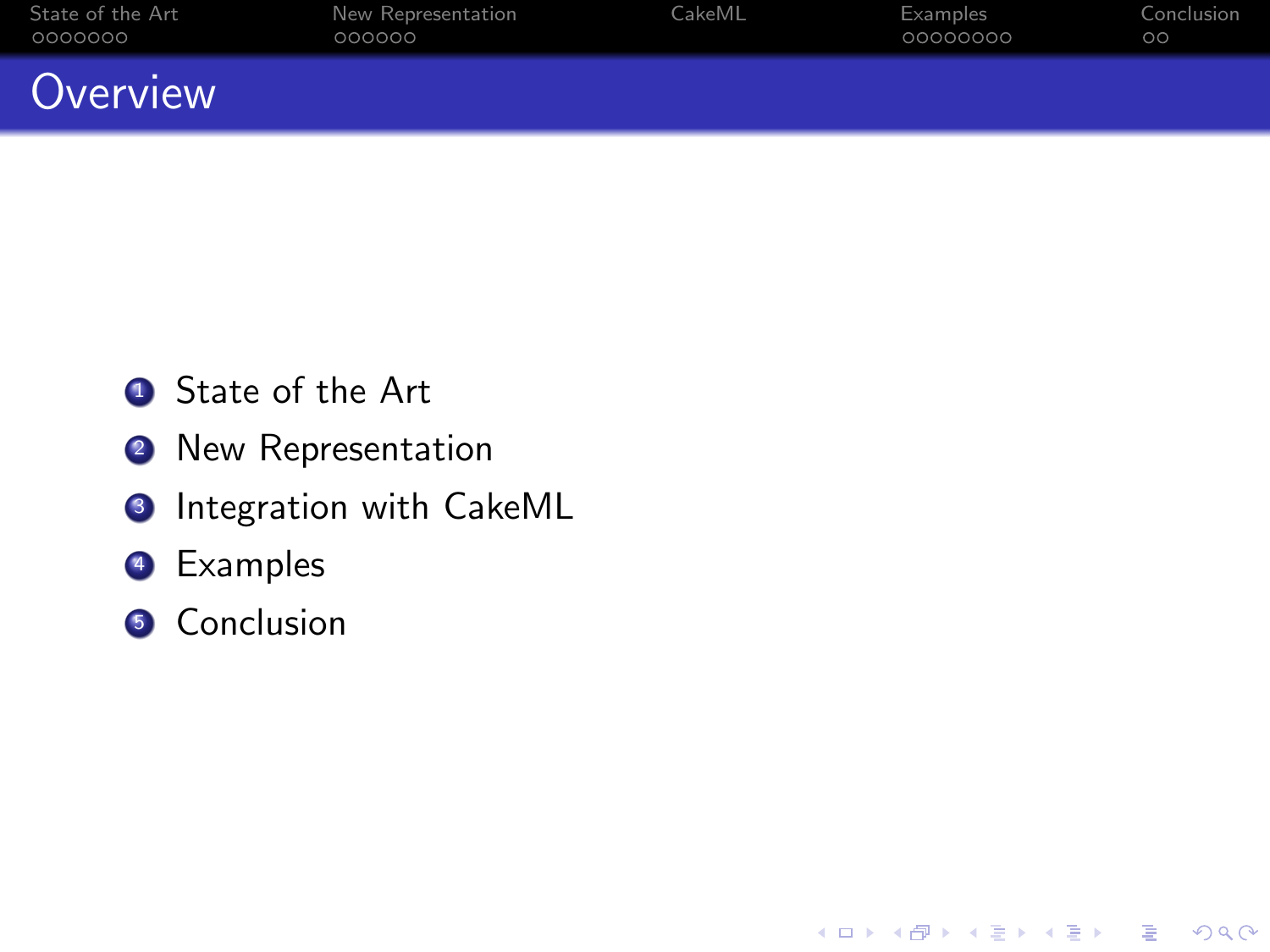| State of the Art | New Representation | CakeML | Examples | Conclusion |
|------------------|--------------------|--------|----------|------------|
| •000000          | 000000             |        | 00000000 | ററ         |
| Overview         |                    |        |          |            |

- **•** pattern matching ubiquitous in functional programming
- **•** pattern matching is a powerful technique
- it helps to write concise, readable definitions
- very handy and frequently used for interactive theorem proving in higher-order logic (HOL)

**KORK ERKER ADE YOUR** 

- however, it is not directly supported by HOL
- <span id="page-2-0"></span>• common representations
	- **a** decision trees
	- sets of (conditional) equations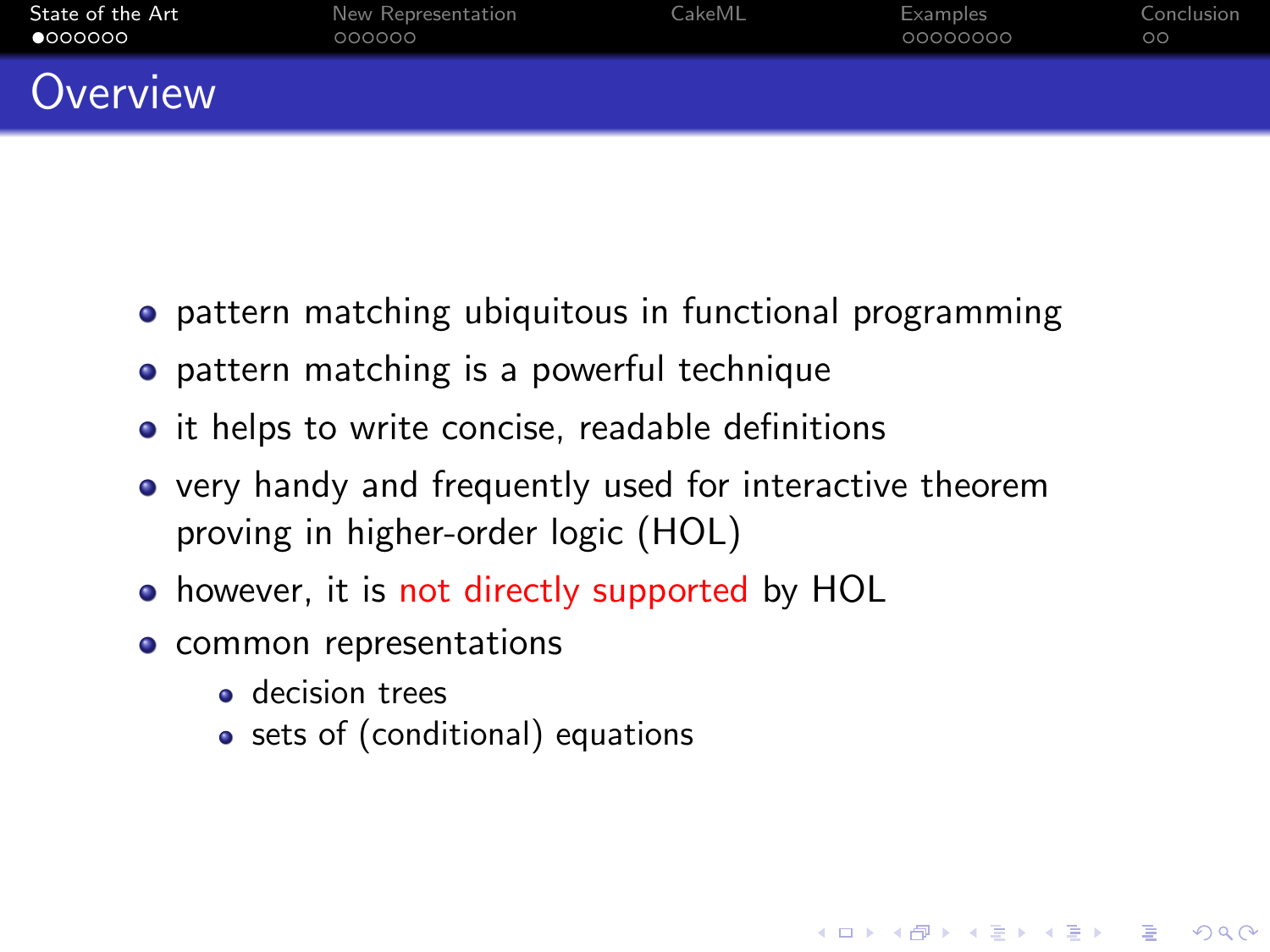| State of the Art      | New Representation | CakeML | Examples | Conclusion |
|-----------------------|--------------------|--------|----------|------------|
| 0000000               | 000000             |        | 00000000 | ററ         |
| <b>Decision Trees</b> |                    |        |          |            |

- all major higher order logic systems use decision trees based on case-constants
	- HOL 4
	- Isabelle/HOL
	- **•** ProofPower
	- HOL Light
	- Coq
	- $\bullet$  ...
- algebraic datatype definitions introduce these case-constants
- the parser contains a pattern compilation algorithm that turns pattern matches in the input into decision trees

**KORK ERKER ADE YOUR** 

**•** pretty printers try to present these decision trees nicely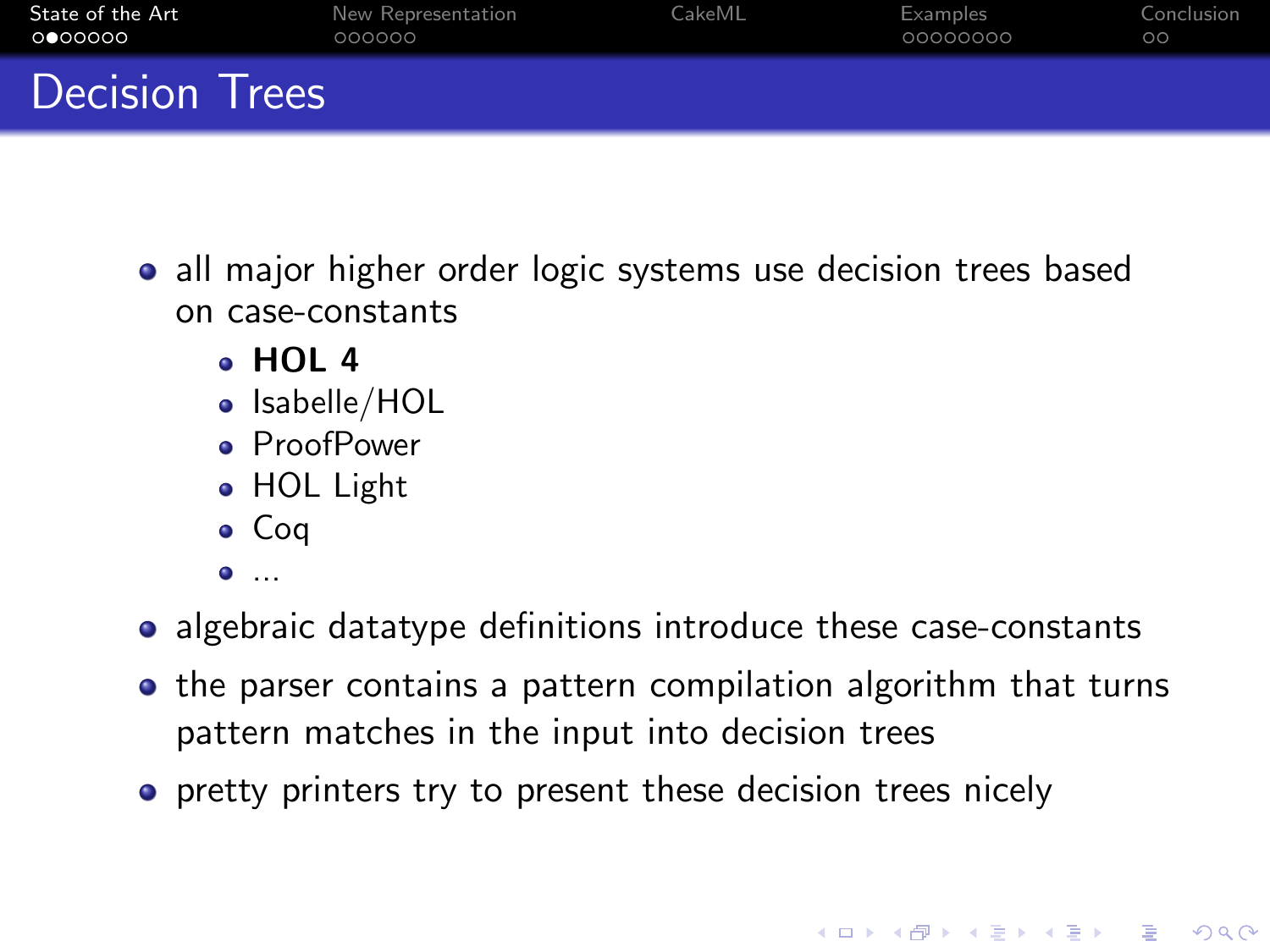| State of the Art | New Representation           | CakeML | Examples | Conclusion |
|------------------|------------------------------|--------|----------|------------|
| ററ⊜ററററ          | 000000                       |        | 00000000 | ററ         |
|                  | Decision Trees (Zip Example) |        |          |            |

### List Case Constant

list\_case Nil  $n f = n$  list\_case (Cons y ys)  $n f = f y y s$ 

### **Zipping Lists**

```
zip 11 12 = case (11, 12) of| (Cons x 11', Cons y 12') =>
    Cons (x,y) (zip 11' 12')| => Nil
```
### Zipping Lists (1)

```
zip l1 l2 =
  list_case 11 Nil (\lambda \times 11)'.
     list_case 12 Nil (\lambda \, y \, 12)'.
        (Cons (x, y) (zip l1' l2'))))
```
**KORK ERKER ER AGA** 

parser uses pattern compilation to produce a decision tree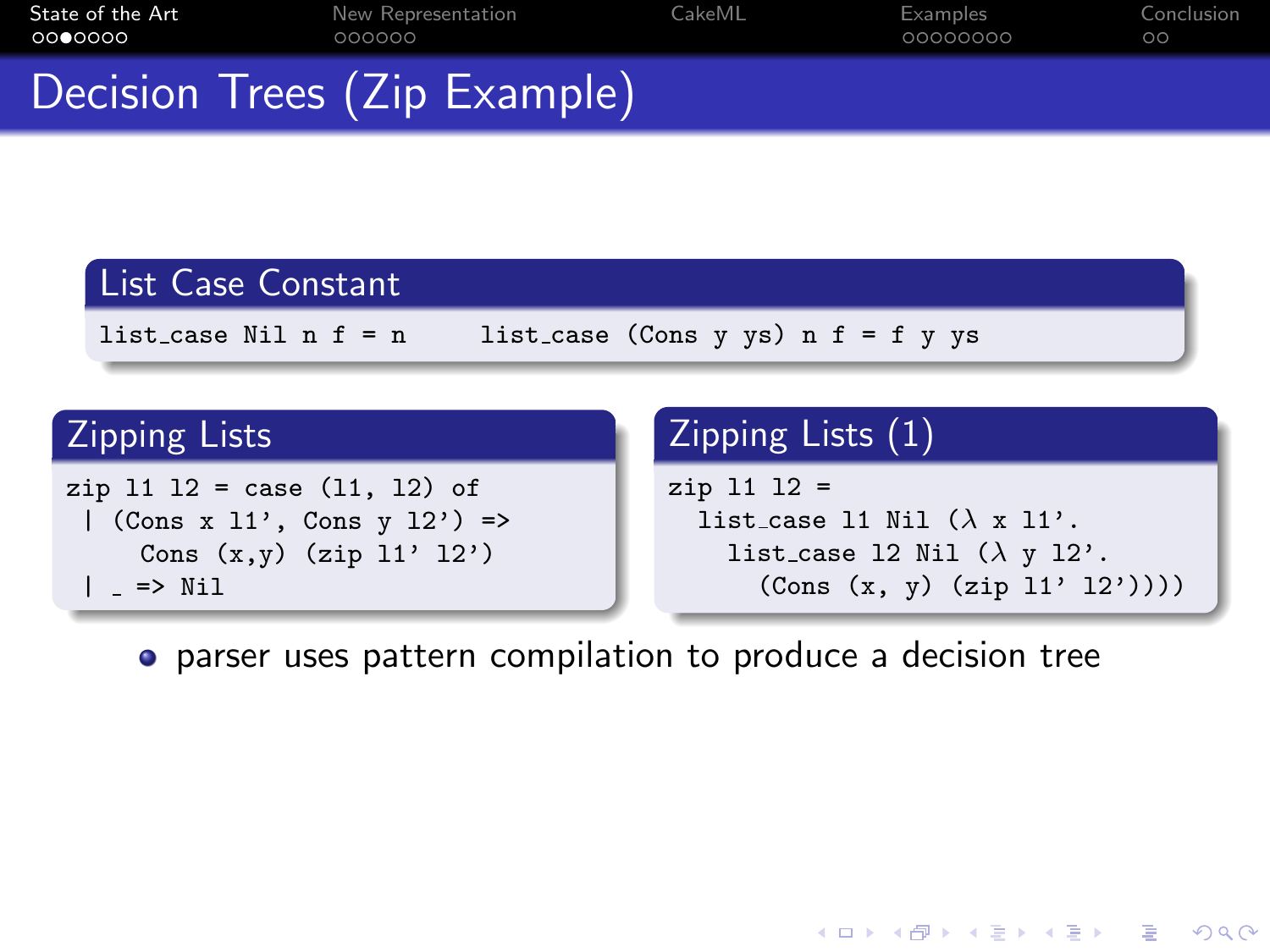| State of the Art | New Representation           | CakeML | Examples | Conclusion |
|------------------|------------------------------|--------|----------|------------|
| ററ⊜ററററ          | 000000                       |        | 00000000 | ററ         |
|                  | Decision Trees (Zip Example) |        |          |            |

### List Case Constant

list\_case Nil  $n f = n$  list\_case (Cons y ys)  $n f = f y y s$ 

### Zipping Lists

```
zip 11 12 = case (11, 12) of| (Cons x 11', Cons y 12') =>
     Cons (x,y) (zip 11' 12'))
 | => Nil
```
### Zipping Lists (2)

```
zip l1 l2 =
  list case 12 Nil (\lambda \, \text{y} \, 12).
     list case 11 Nil (\lambda \times 11).
        (Cons (x, y) (zip l1' l2'))))
```
**KORK STRAIN A BAR SHOP** 

- parser uses pattern compilation to produce a decision tree
- exact result depends on pattern compilation heuristics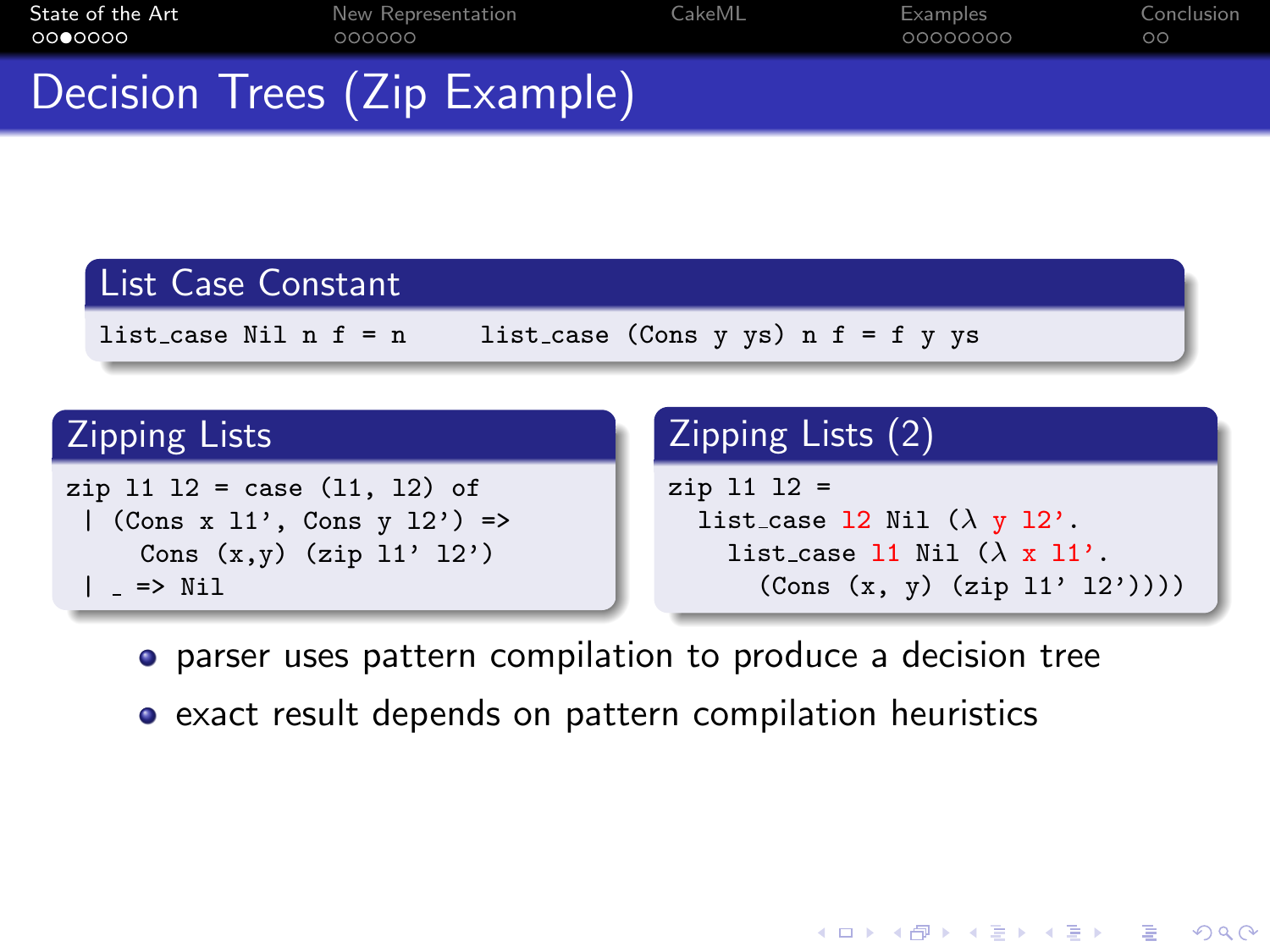| State of the Art | New Representation           | CakeML | Examples | Conclusion |
|------------------|------------------------------|--------|----------|------------|
| ററ⊜ററററ          | 000000                       |        | 00000000 | ററ         |
|                  | Decision Trees (Zip Example) |        |          |            |

### List Case Constant

list\_case Nil  $n f = n$  list\_case (Cons y ys)  $n f = f y y s$ 

### Zipping Lists

| $zip 11 12 = case (11, 12) of$  |  |  |  |  |  |
|---------------------------------|--|--|--|--|--|
| $ $ (Cons x 11', Cons y 12') => |  |  |  |  |  |
| Cons $(x,y)$ (zip 11' 12')      |  |  |  |  |  |
| $\vert$ $\vert$ => Nil          |  |  |  |  |  |

### Zipping Lists (Pretty Printed)

 $zip 11 12 = case (11, 12) of$  $|$  (Nil,  $|$ ) => Nil | (Cons x l1', Nil) => Nil  $($ Cons x 11', Cons y 12') => Cons  $(x,y)$  (zip  $11'$   $12')$ 

**KORK ERKER ADE YOUR** 

- parser uses pattern compilation to produce a decision tree
- exact result depends on pattern compilation heuristics
- pretty printer hides details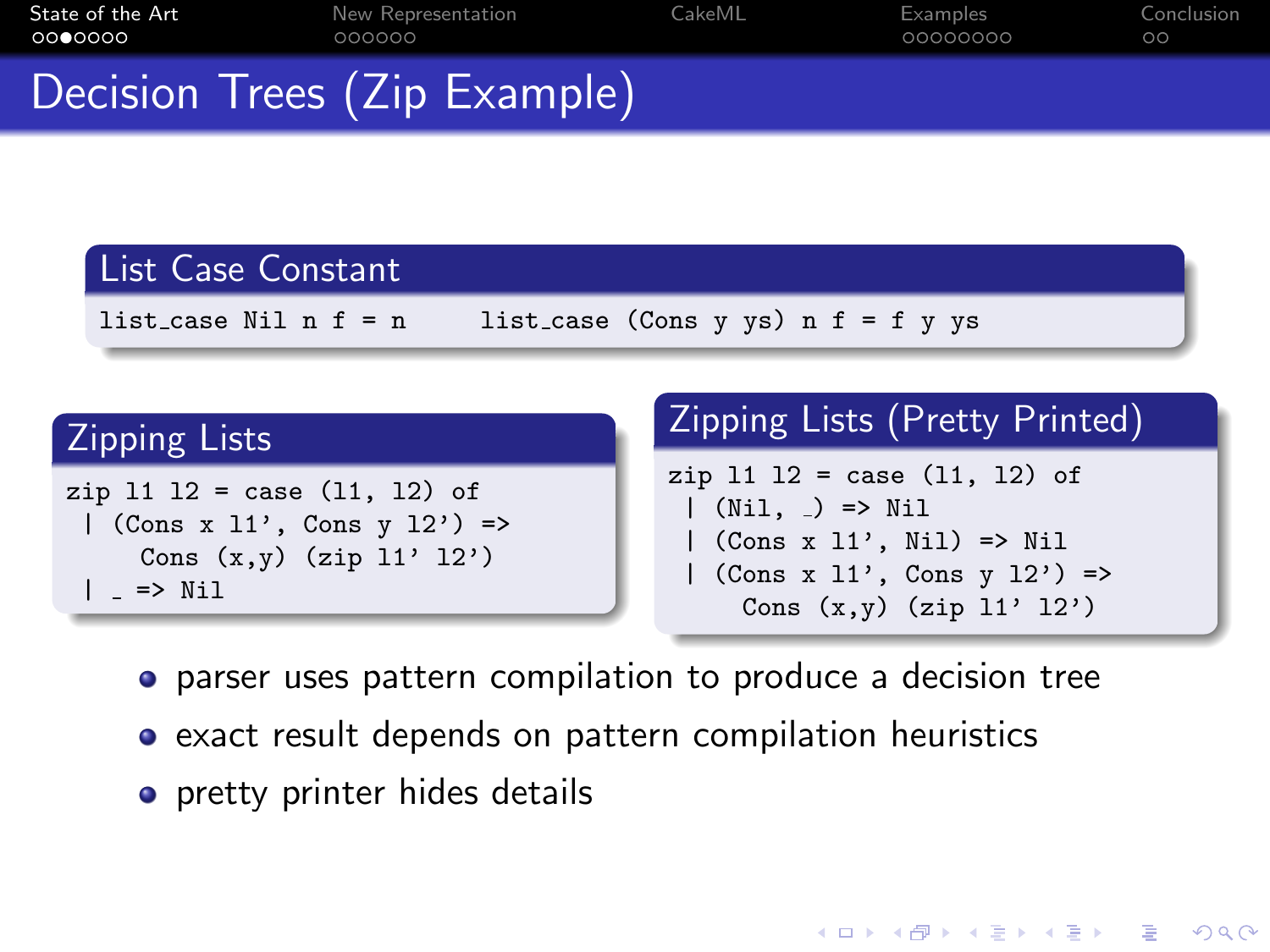| State of the Art | New Representation             | CakeML | Examples | Conclusion |
|------------------|--------------------------------|--------|----------|------------|
| 0000000          | 000000                         |        | 00000000 | ററ         |
|                  | Decision Trees (RBT balancing) |        |          |            |

### Red-Black-Tree Constructors

Empty Red Black

### Balancing (Okasaki, C.: Purely Functional Data Structures)

| case (a,b) of                                                         |  |  |  |  |  |  |
|-----------------------------------------------------------------------|--|--|--|--|--|--|
| (Red (Red a x b) $y c,d$ ) => Red (Black a x b) $y$ (Black c n d)     |  |  |  |  |  |  |
| (Red a x (Red b y c),d) => Red (Black a x b) y (Black c n d)          |  |  |  |  |  |  |
| (a, Red (Red b y c) z d) => Red (Black a n b) y (Black c z d)         |  |  |  |  |  |  |
| $\vert$ (a, Red b y (Red c z d)) => Red (Black a n b) y (Black c z d) |  |  |  |  |  |  |
| other => Black a n b                                                  |  |  |  |  |  |  |

K ロ ▶ K @ ▶ K 할 ▶ K 할 ▶ 이 할 → 9 Q @

- optimal decision tree contains 57 cases
- **•** naive compilation likely to produce more
- last case alone apears 36 times in result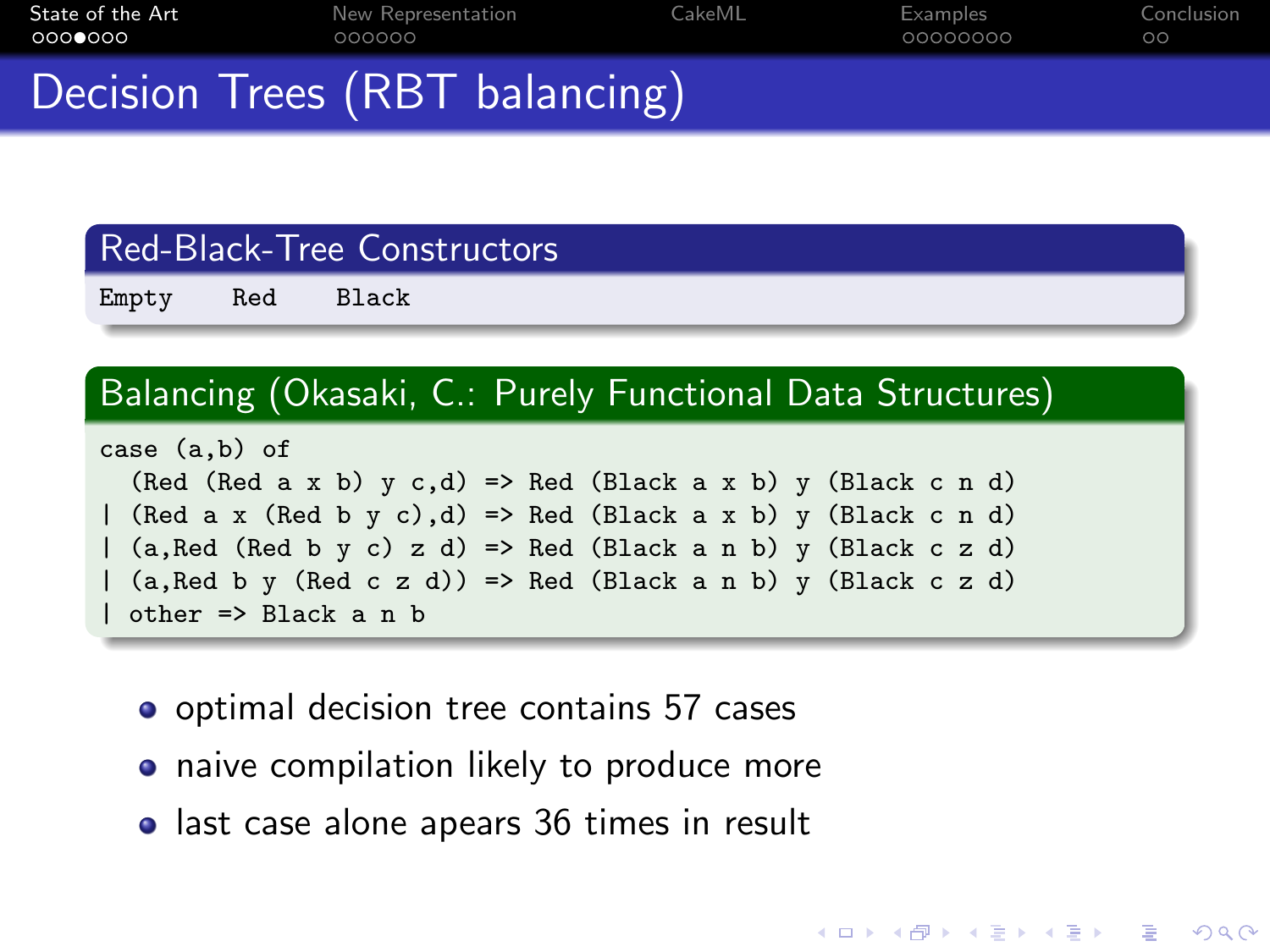| State of the Art            | New Representation | CakeML | Examples | Conclusion |
|-----------------------------|--------------------|--------|----------|------------|
| ററററൈറെ                     | 000000             |        | 00000000 | $\circ$    |
| Decision Trees (Discussion) |                    |        |          |            |

### **Issues**

• big gap between user's view and internal representation

**KOD KAR KED KED E YORA** 

- pattern compilation trustworthy?
- non-trivial pretty printer trustworthy?
- size explosion and obfuscated structure
	- extracted code often complicated and slow
	- **•** proofs lengthy and artificial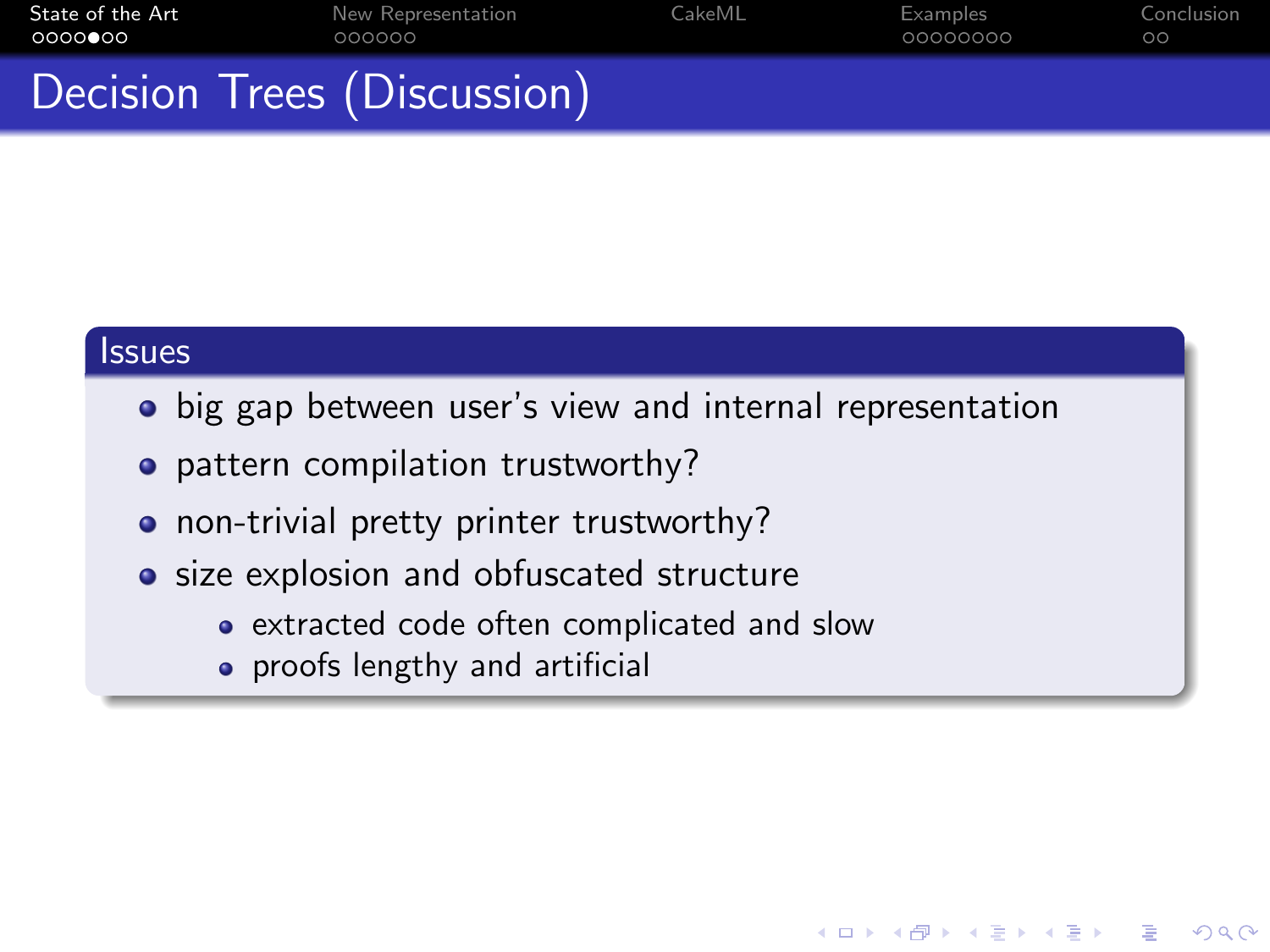| State of the Art | New Representation                    | CakeML | Examples | Conclusion |
|------------------|---------------------------------------|--------|----------|------------|
| 00000●0          | 000000                                |        | 00000000 | ററ         |
|                  | <b>Function Definition Packages I</b> |        |          |            |

- various function definition packages provide an alternative to decision trees
- for top-level pattern-matches, they produce a set of (conditional) equations

### Zip example revisited

|  |  |  | $ - \forall$ 12. zip Nil 12 = Nil                        |  |
|--|--|--|----------------------------------------------------------|--|
|  |  |  | $ - \forall$ 11. zip 11 Nil = Nil                        |  |
|  |  |  | $ - \forall$ x y 11' 12'. zip (Cons x 11', Cons y 12') = |  |
|  |  |  | Cons $(x,y)$ (zip $11'$ $12')$ )                         |  |

**KORK ERKER ADE YOUR**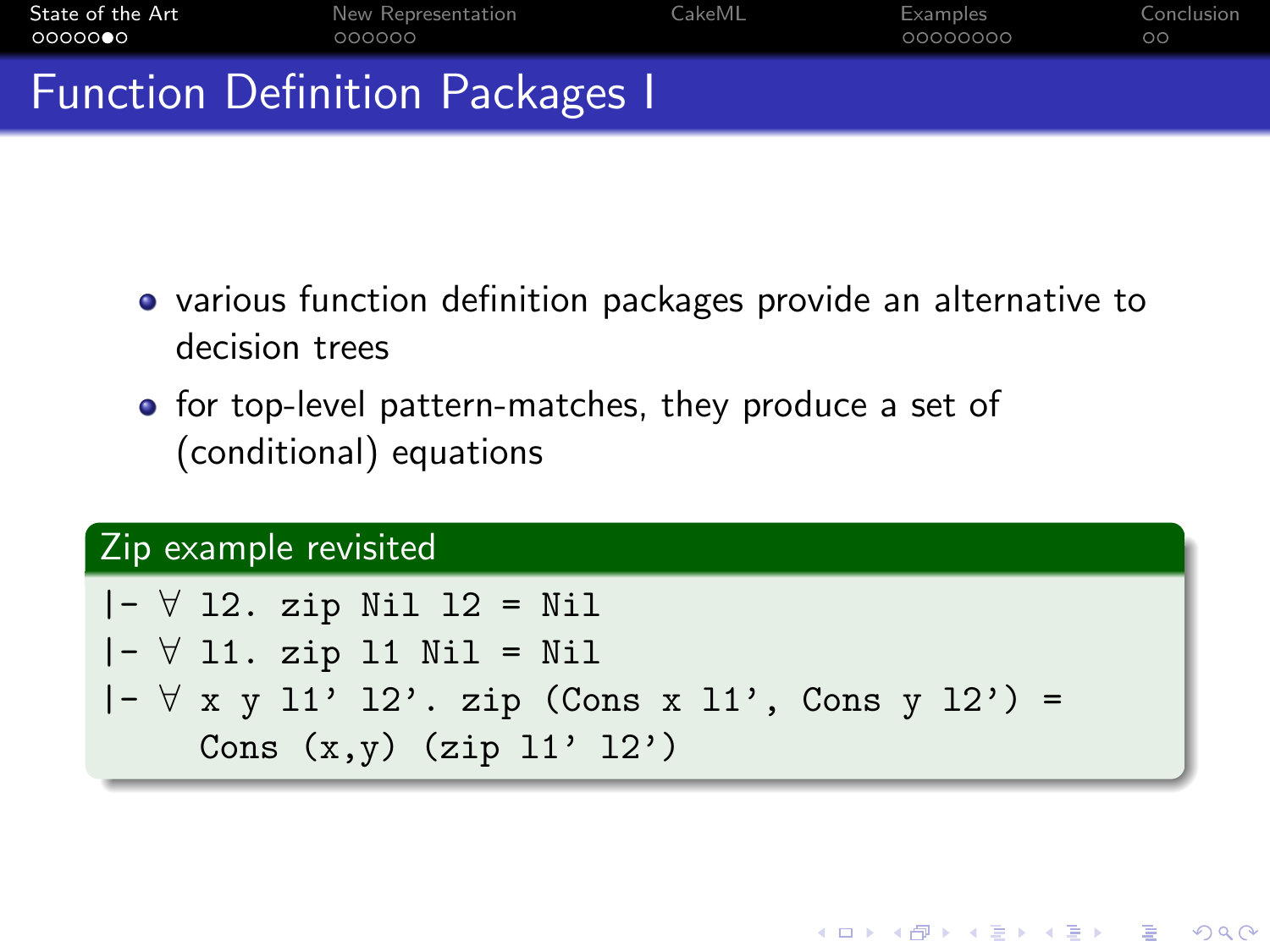| State of the Art | New Representation                     | CakeML | Examples | Conclusion |
|------------------|----------------------------------------|--------|----------|------------|
| െറെറ <b>െ</b>    | 000000                                 |        | 00000000 | ററ         |
|                  | <b>Function Definition Packages II</b> |        |          |            |

### Advantages

- no fancy pretty printer needed
- patterns not restricted
	- non-constructor functions
	- multiple occurences of bound variable
	- arithmetic expressions
	- ...
- conditional equations can represent guards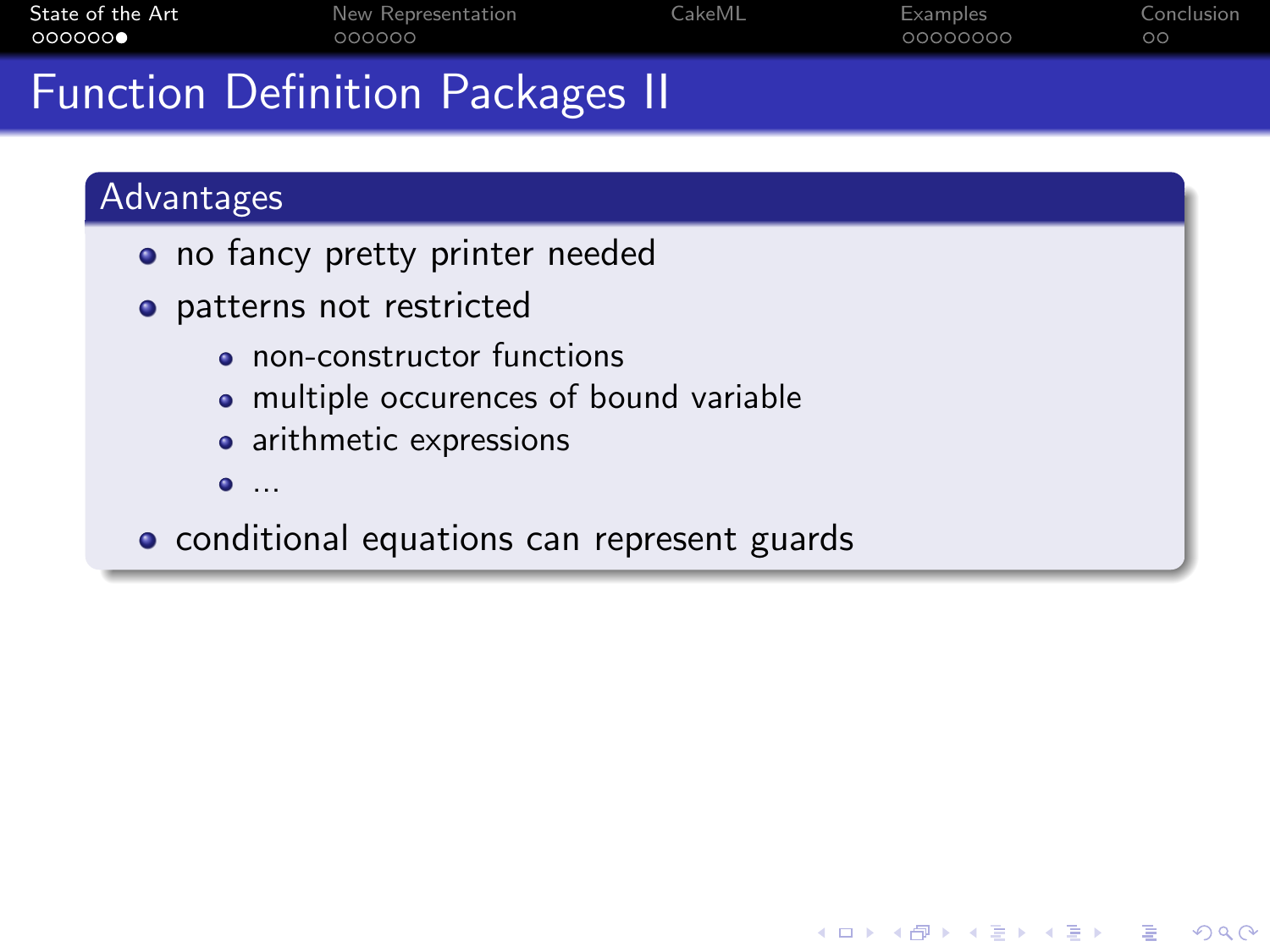| State of the Art | New Representation                     | CakeML | Examples | Conclusion |
|------------------|----------------------------------------|--------|----------|------------|
| 000000●          | 000000                                 |        | 00000000 | ററ         |
|                  | <b>Function Definition Packages II</b> |        |          |            |

### Advantages

- no fancy pretty printer needed
- patterns not restricted
	- non-constructor functions
	- multiple occurences of bound variable
	- arithmetic expressions
	- ...
- conditional equations can represent guards

### Limitations

- no precedence of rows
	- either add complicated guards
	- o or have many equations
- only possible at top-level
- code extraction tricky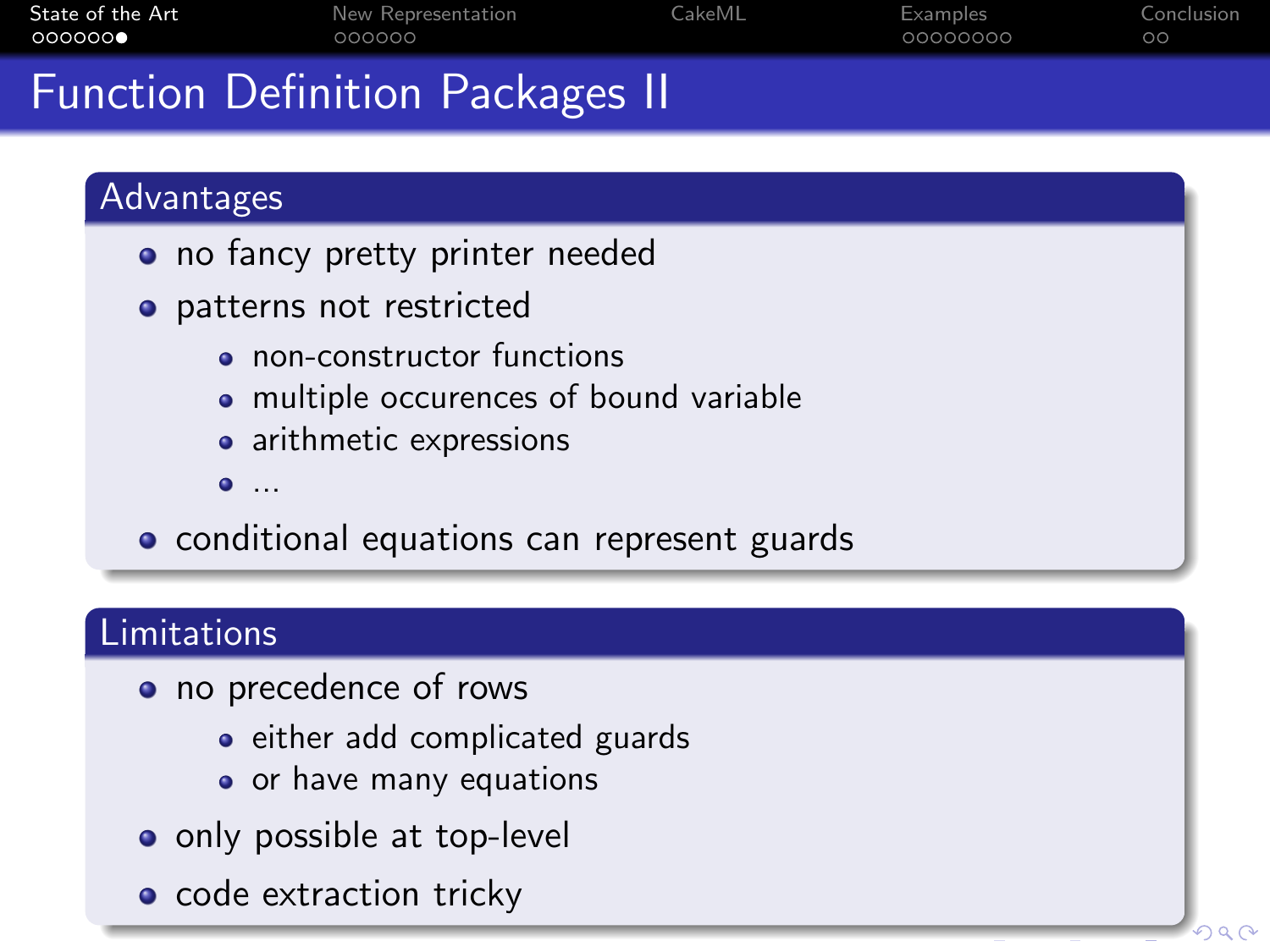| State of the Art | New Representation | CakeML | Examples | Conclusion |
|------------------|--------------------|--------|----------|------------|
| 0000000          | •00000             |        | 00000000 | $\circ$    |
| Overview         |                    |        |          |            |

- we provide a powerful, direct representation of case-expressions in HOL 4
- available with HOL 4 in directory examples/pattern matches
- idea very similar to concepts used by function definition packages
- main challange: engineering
	- decent parsing and pretty printing support
	- good automation (about 5000 lines of ML)
- CakeML (cakeml.org) has been extended to use new representation
- <span id="page-12-0"></span>• this representation allows to improve code generation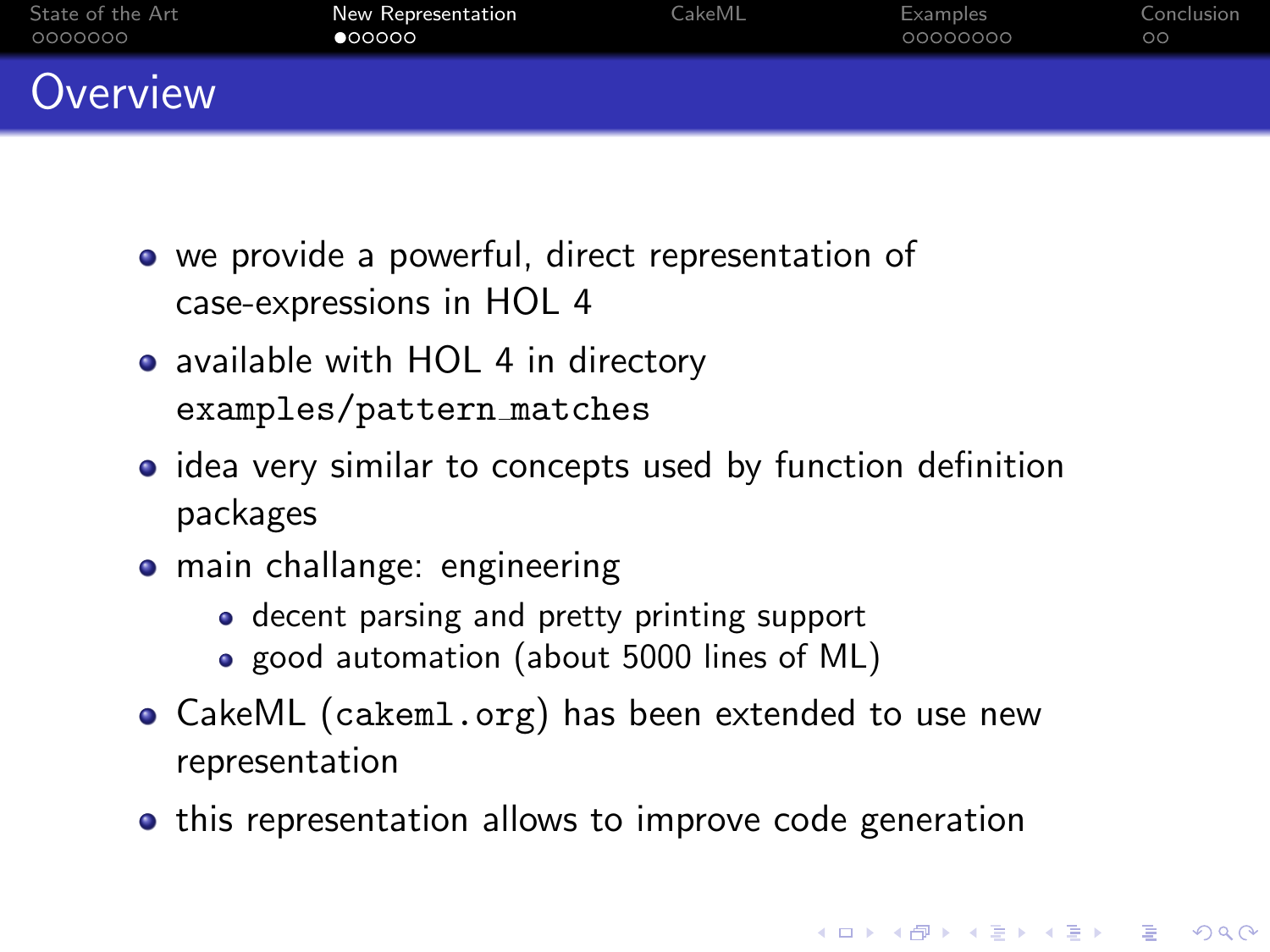| State of the Art   | <b>New Representation</b> | CakeML | Examples | Conclusion |
|--------------------|---------------------------|--------|----------|------------|
| - 0000000          | 000000                    |        | 00000000 | ററ         |
| New Representation |                           |        |          |            |

- a row is a function  $\mathbf{r} : \alpha \to \beta$  option
- it matches a value  $v : \alpha$ , if r v returns a value
- a case-expression searches for the first row matching

**KORK ERKER ADE YOUR** 

• if no row matches, it returns PMATCH\_INCOMPLETE

### Case Expressions

```
PMATCH v [] := PMATCH_INCOMPLETE := ARB
PMATCH v (r::rs) := case r v of
                         SOME result => result
                        NONE \Rightarrow PMATCH \text{v} rs
```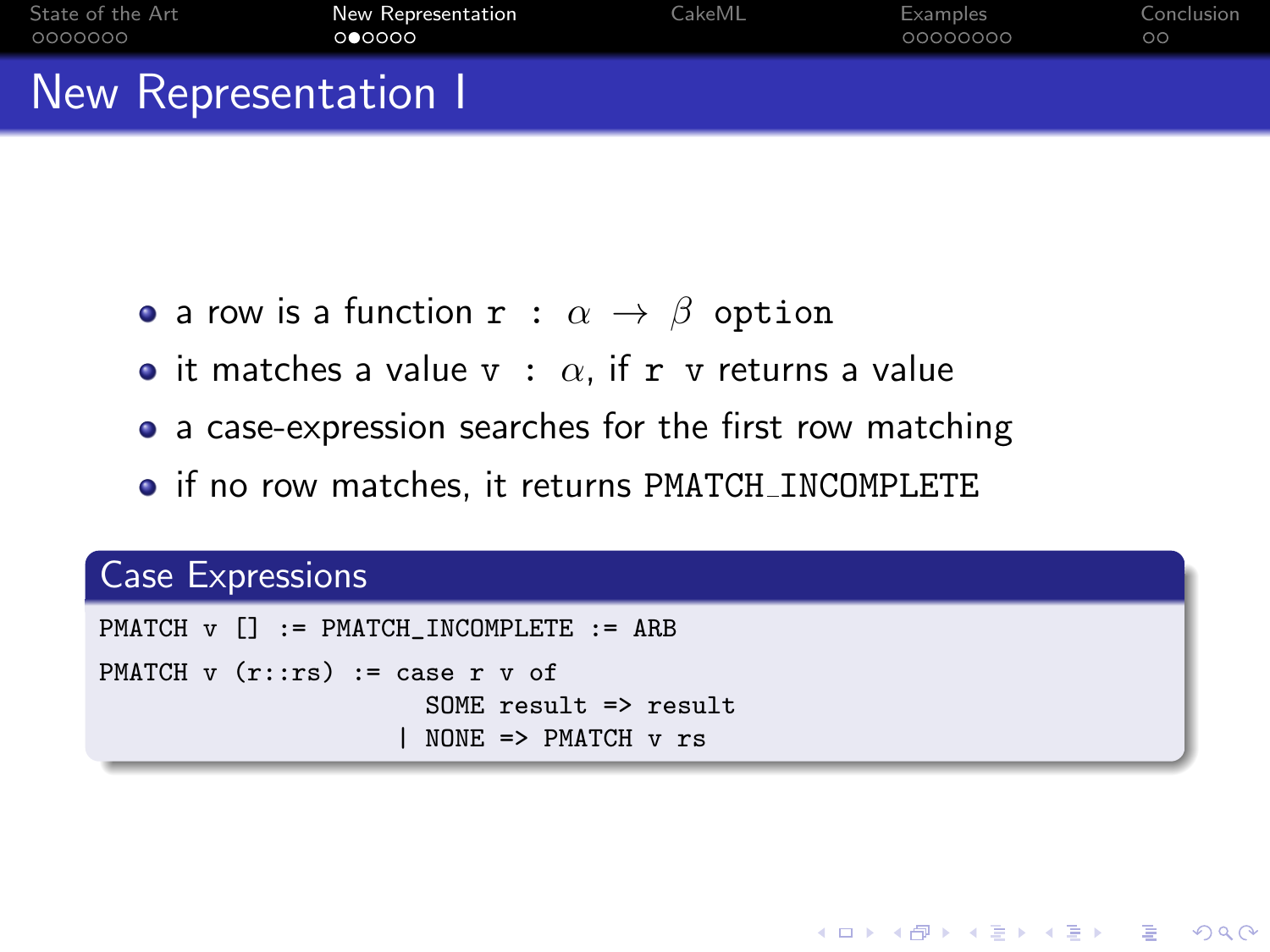| State of the Art      | New Representation | CakeML | Examples | Conclusion |  |
|-----------------------|--------------------|--------|----------|------------|--|
| - 0000000             | 000000             |        | 00000000 | ററ         |  |
| New Representation II |                    |        |          |            |  |

• a row consists of a

- a pattern  $p : \gamma \rightarrow \alpha$
- a guard g :  $\gamma \rightarrow$  bool
- a right-hand-side  $\mathbf{r}$  :  $\gamma \rightarrow \beta$
- a value  $v : \alpha$  matches the row, if there setting  $x : \gamma$  of the variables bound by p with  $p \times = v$  and  $g \times$

**KORK STRAIN A BAR SHOP** 

 $\bullet$  it then evalutes to r applied to the variable setting

### Row Semantics

```
PMATCH_ROW p g r := \lambda v.
  if (\exists x. (p \ x = v) \land g \ x) then
     SOME (r (\mathbb{Q}_X, (\mathbb{p} x = v) \wedge g x))
  else
     NONE
```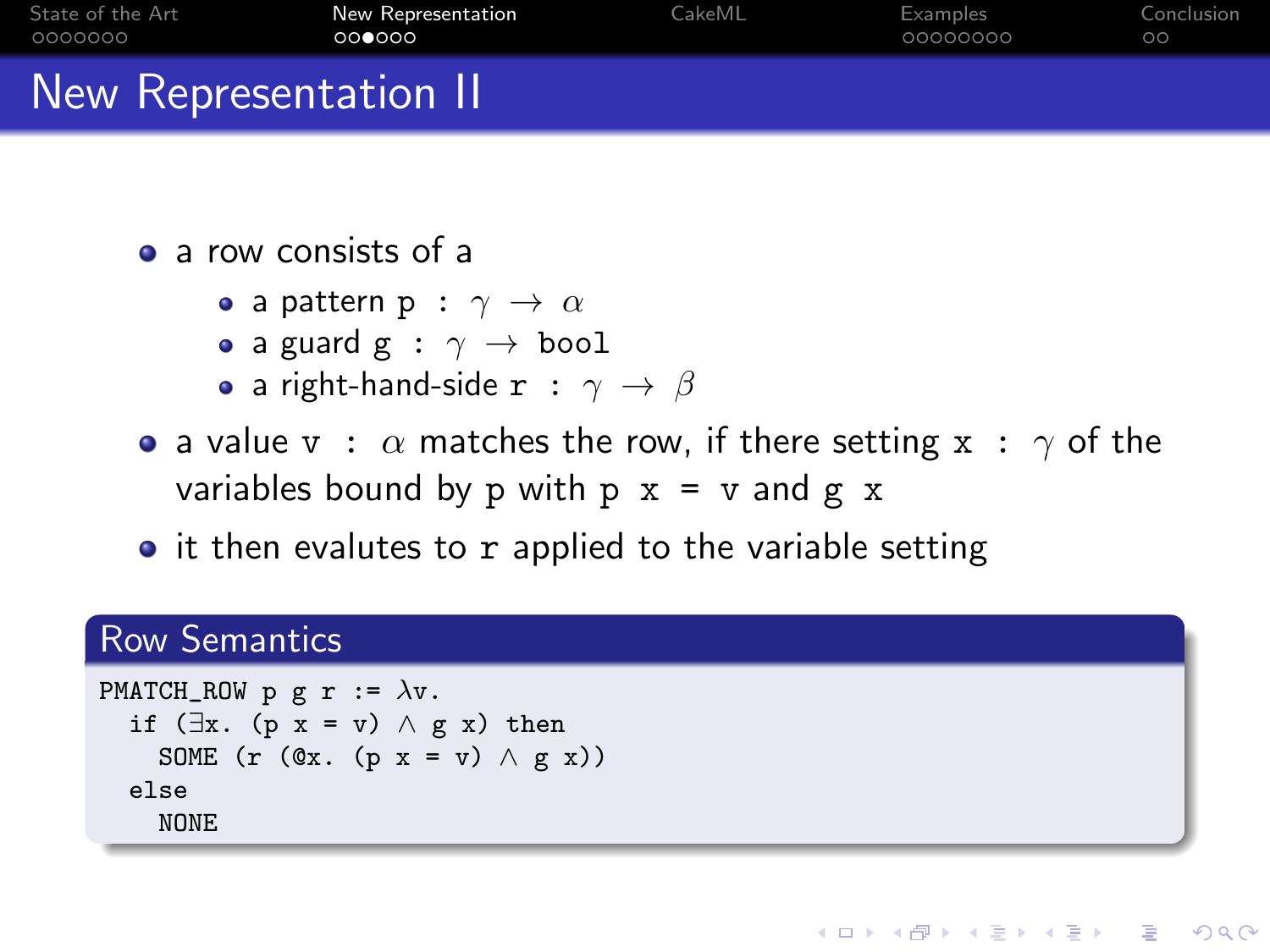| State of the Art        | New Representation | CakeML | Examples | Conclusion |
|-------------------------|--------------------|--------|----------|------------|
| 0000000                 | 000000             |        | 00000000 | ററ         |
| Example List Membership |                    |        |          |            |

### Raw Syntax (for MEM x l)

```
PMATCH l [
  PMATCH_ROW (\lambda(uv:unit). []) (\lambda uv. T) (\lambda uv. F);
  PMATCH_ROW (\lambda(y, ys), y::ys) (\lambda(y, ys), x = y) (\lambda(y, ys), T);PMATCH_ROW (\lambda(\_0, \text{ys}). \_0::\text{ys}) (\lambda(\_0, \text{ys}). T) (\lambda(\_0, \text{ys}). mem x ys)
]
```
**KORK STRAIN A BAR SHOP** 

### Pretty Printer and Parser Syntax (for MEM x 1)

```
CASE 1 OF L
         | | | | \rightarrow | | | \rightarrow | | | \rightarrow | | \rightarrow | | \rightarrow | \rightarrow | \rightarrow | \rightarrow | \rightarrow | \rightarrow | \rightarrow | \rightarrow | \rightarrow | \rightarrow | \rightarrow | \rightarrow | \rightarrow | \rightarrow | \rightarrow | \rightarrow | || (y, ys). y:: ys when (x = y) \rightarrow T;
         || ys. _::ys ~> mem x ys
 ]
```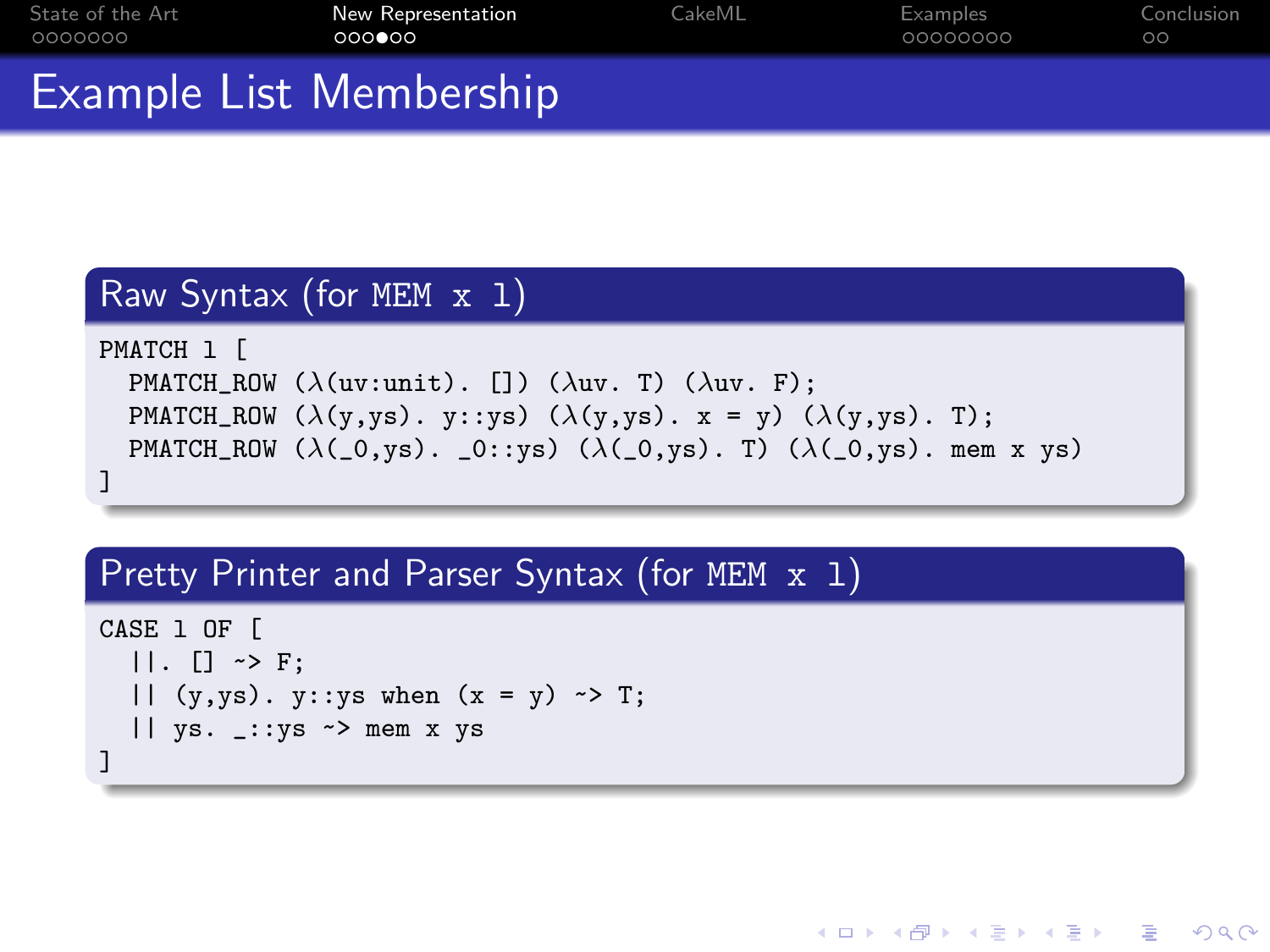| State of the Art | <b>New Representation</b> | CakeML | Examples | Conclusion |
|------------------|---------------------------|--------|----------|------------|
| 0000000          | 0000                      |        | 00000000 | ററ         |
| Features         |                           |        |          |            |

### • guards

- patterns not restricted to constructors
- **o** full control over variables
	- free variables in pattern
	- multiple occurences of bound variable
- non-injective patterns

### Example

```
my_divmod n c :=
  CASE n OF [
    | (q, r). q * c + r when r < c \rightarrow (q, r)]
```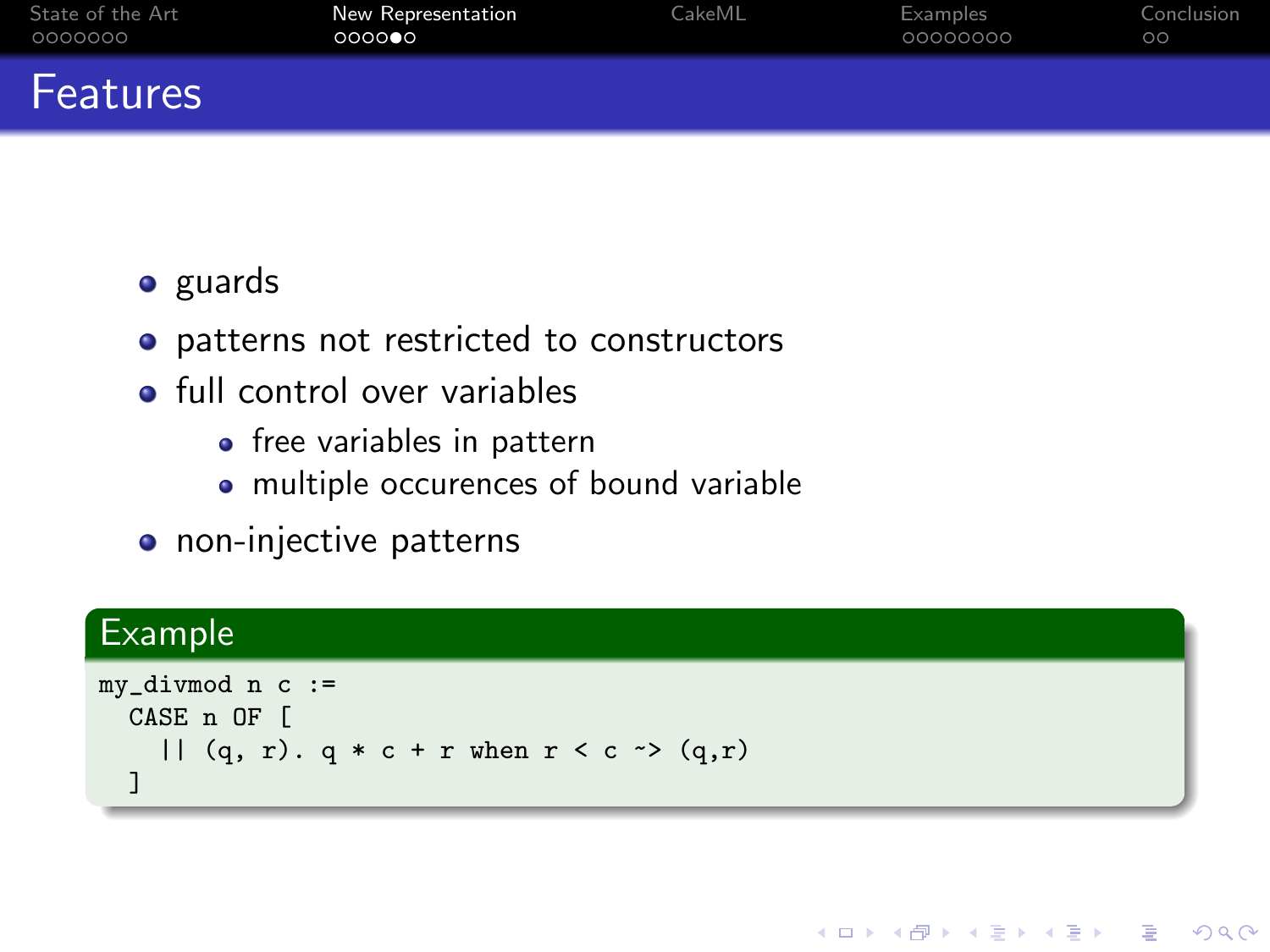| State of the Art | New Representation | <b>CakeML</b> | Examples | Conclusion |
|------------------|--------------------|---------------|----------|------------|
| 0000000          | 00000              |               | 00000000 | ററ         |
| Tools            |                    |               |          |            |

- **e** conversions from and to decision trees
- congruence rules for automatic well-foundedness proofs
- (partial) evaluation and simplification tools
- **•** removing by lifting to nearest boolean level
	- i.e. at top-level introducing equations like function definition packages

**KORK ERKER ADE YOUR** 

- powerful, extendable pattern compilation
- **•** removal of redundant rows
- **e** exhaustiveness checks

 $\bullet$  ...

 $\bullet$  removing guards / multiple variable bindings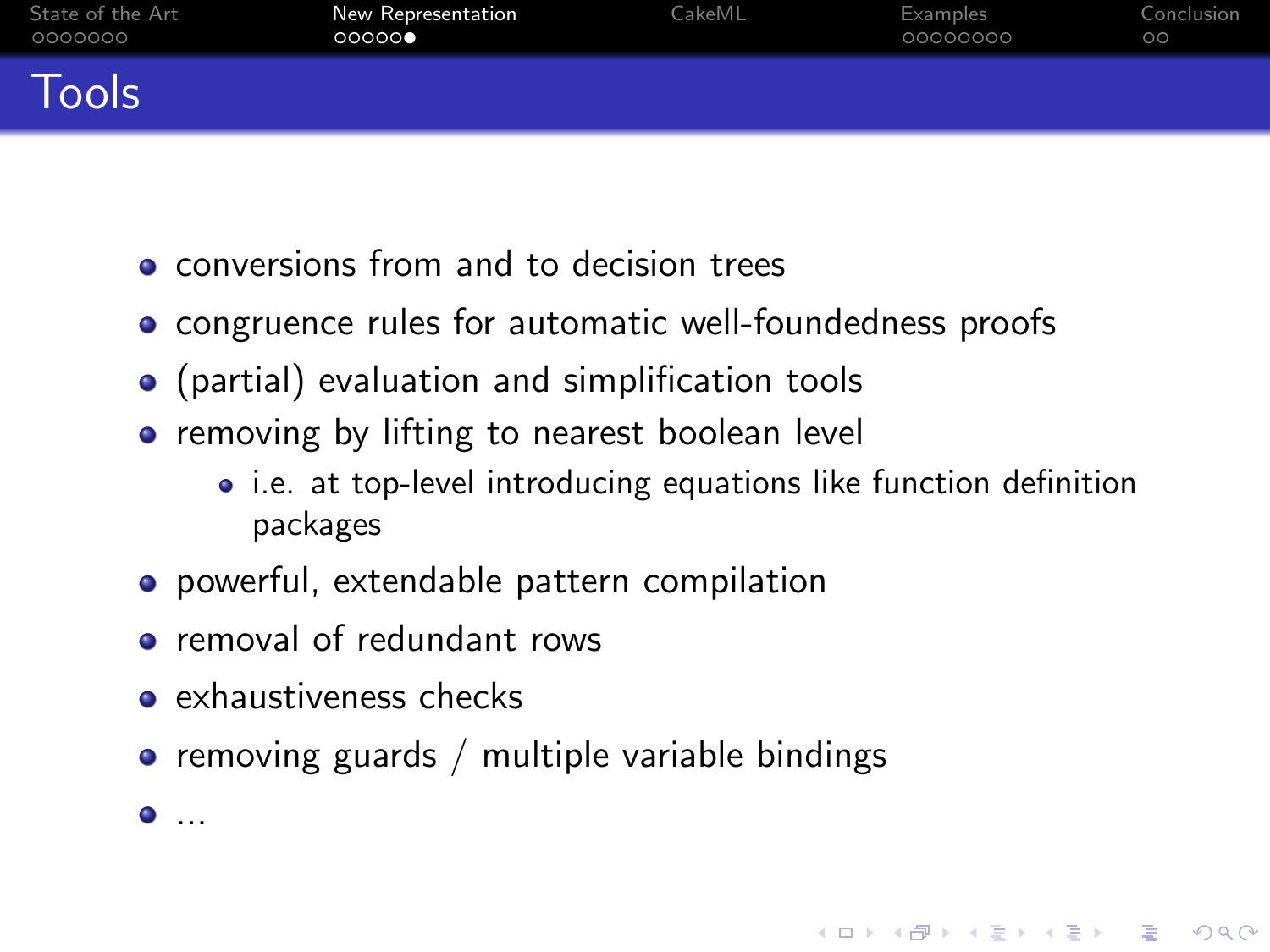### **CakeML**

The CakeML project provides proof-producing code generation:

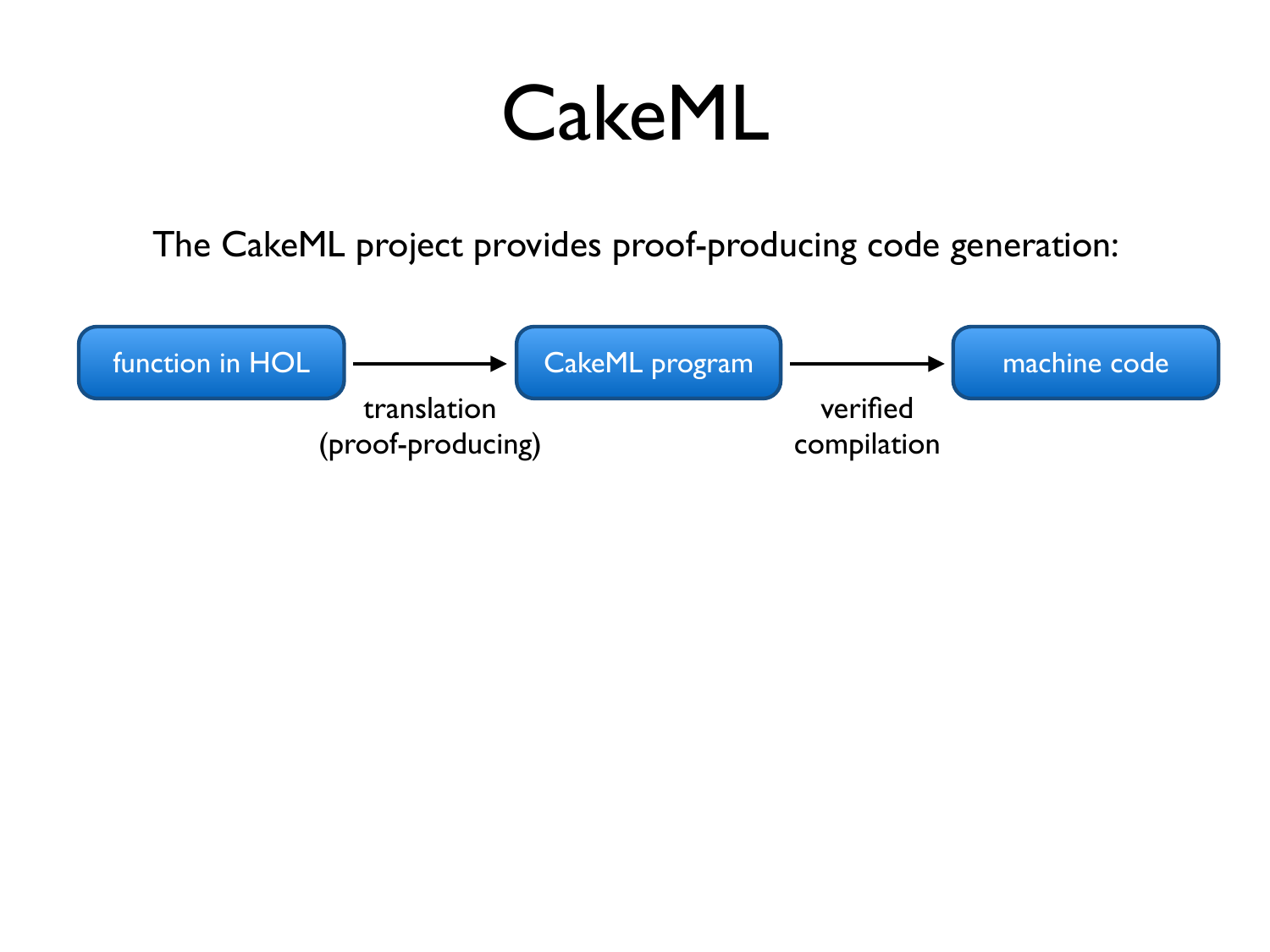### **CakeML**

The CakeML project provides proof-producing code generation:

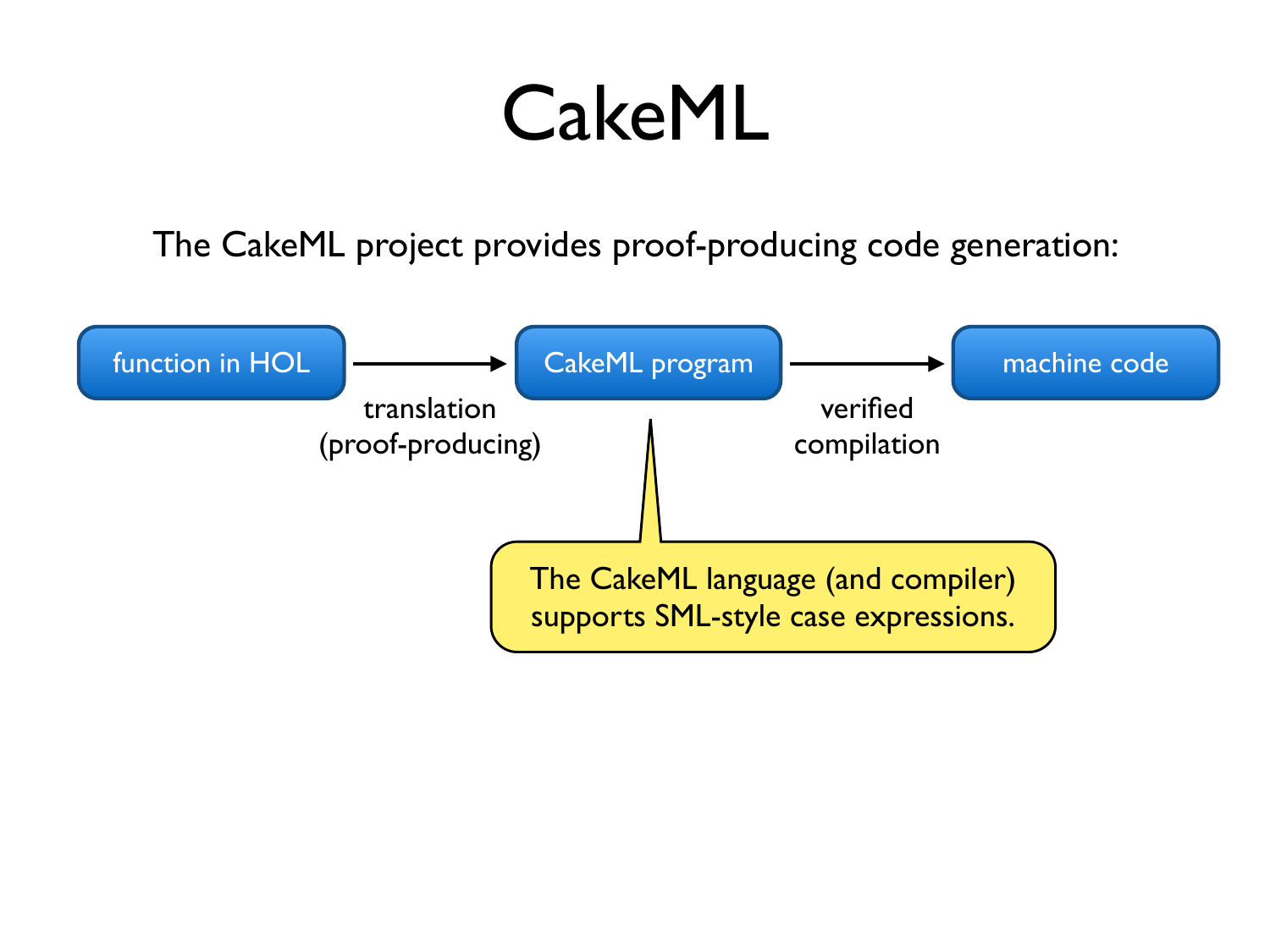### Code generation Real World Example The following case expression is taken from Okasaki's

User-input for a term that causes bad code generation: (assuming a code generator without a fancy pattern compiler)

```
case (a,b) of
  (Red (Red a x b) y c,d) => Red (Black a x b) y (Black c n d)
| (Red a x (Red b y c),d) => Red (Black a x b) y (Black c n d)
| (a,Red (Red b y c) z d) => Red (Black a n b) y (Black c z d)
| (a,Red b y (Red c z d)) => Red (Black a n b) y (Black c z d)
| other => Black a n b
```
*Without PMATCH,* this turns into (at least) 57 rows in  $P_{\text{rel}}$  this term with the compilation settings in HOL4 results in HOL4 results in HOL4 results in HOL4 results in HOL4 results in HOL4 results in HOL4 results in HOL4 results in HOL4 results in HOL4 results in HOL4 res **ILHOUL FIVIATUM, LITTS LUITTS INTO (AL TEASL) DITTOWS IN** 

generated SML code.

 $\epsilon$  inerated SML code.  $\epsilon$  term of the extraording can still syndical  $\epsilon$  $h_{\text{in}}$  state-of-the-are compliers can still produce (Spennar code n'om such subopen State-of-the-art compilers can still produce optimal code from such suboptimal source code.

 $\mathbf{D}\mathbf{A}\mathbf{A}\mathbf{T}\mathbf{C}\mathbf{I}\mathbf{I}$  is intrinsic to the classical approach. Our pattern match heuris- $\frac{1}{2}$  a simple code generator can translate the above  $\text{Lipression}$  into 5 rows.  $\leftarrow$  then pairs compilers (e.g. Cake MI's) can *With PMATCH,* a simple code generator can translate the above expression into 5 rows. <u>Sand Theory Even naive compilers</u> (e.g. CakeML's) can

 $s_{\text{reduced}}(x, y, z)$  and  $z_{\text{reduced}}(x, y, z)$  and  $z_{\text{reduced}}(x, y, z)$  and  $z_{\text{recon}}(x, y, z)$  and  $z_{\text{recon}}(x, y, z)$ produce reasonable code in produce reasonable code from this.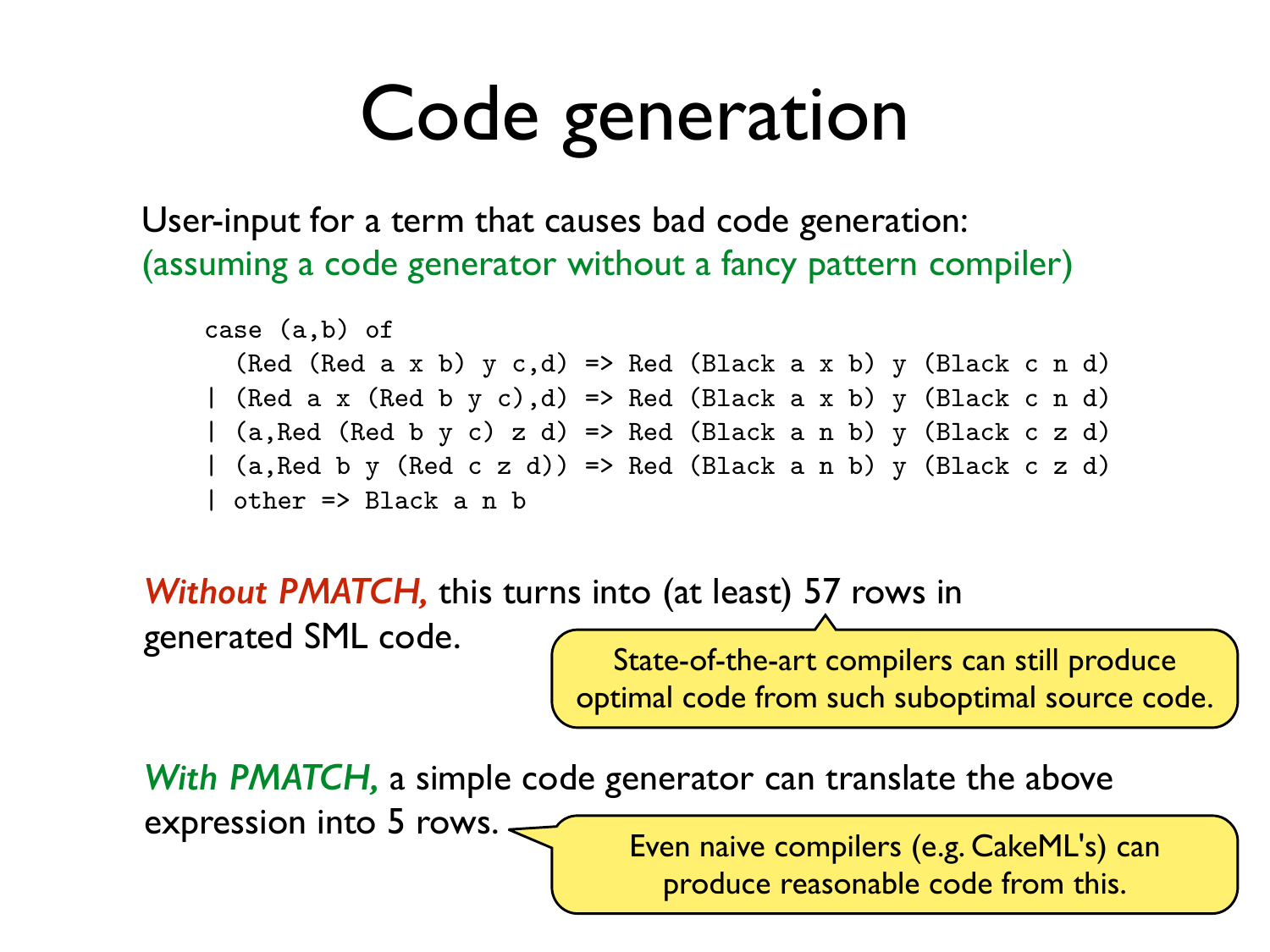### CakeML

The CakeML project provides proof-producing code generation:

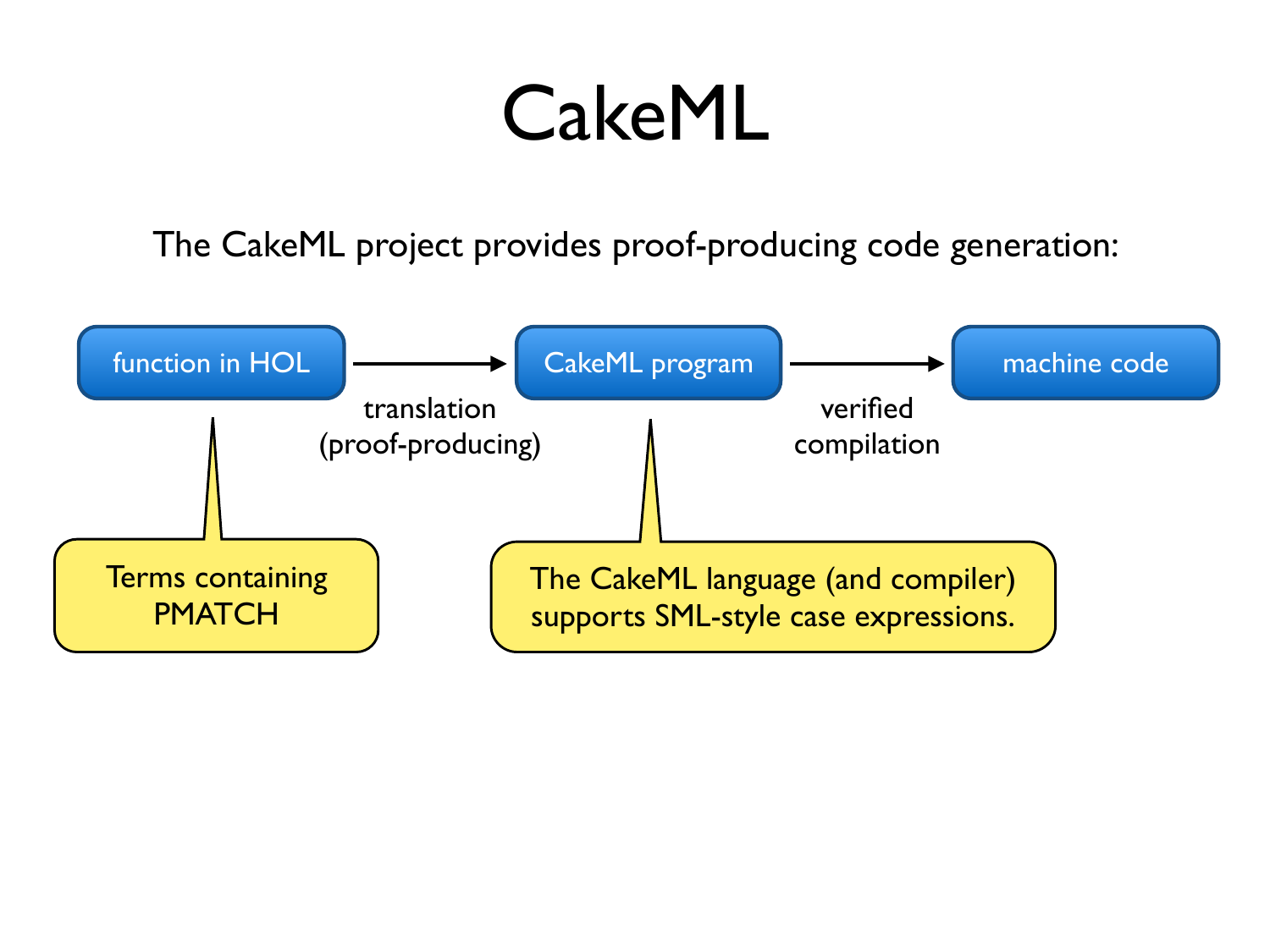### CakeML

The CakeML project provides proof-producing code generation:

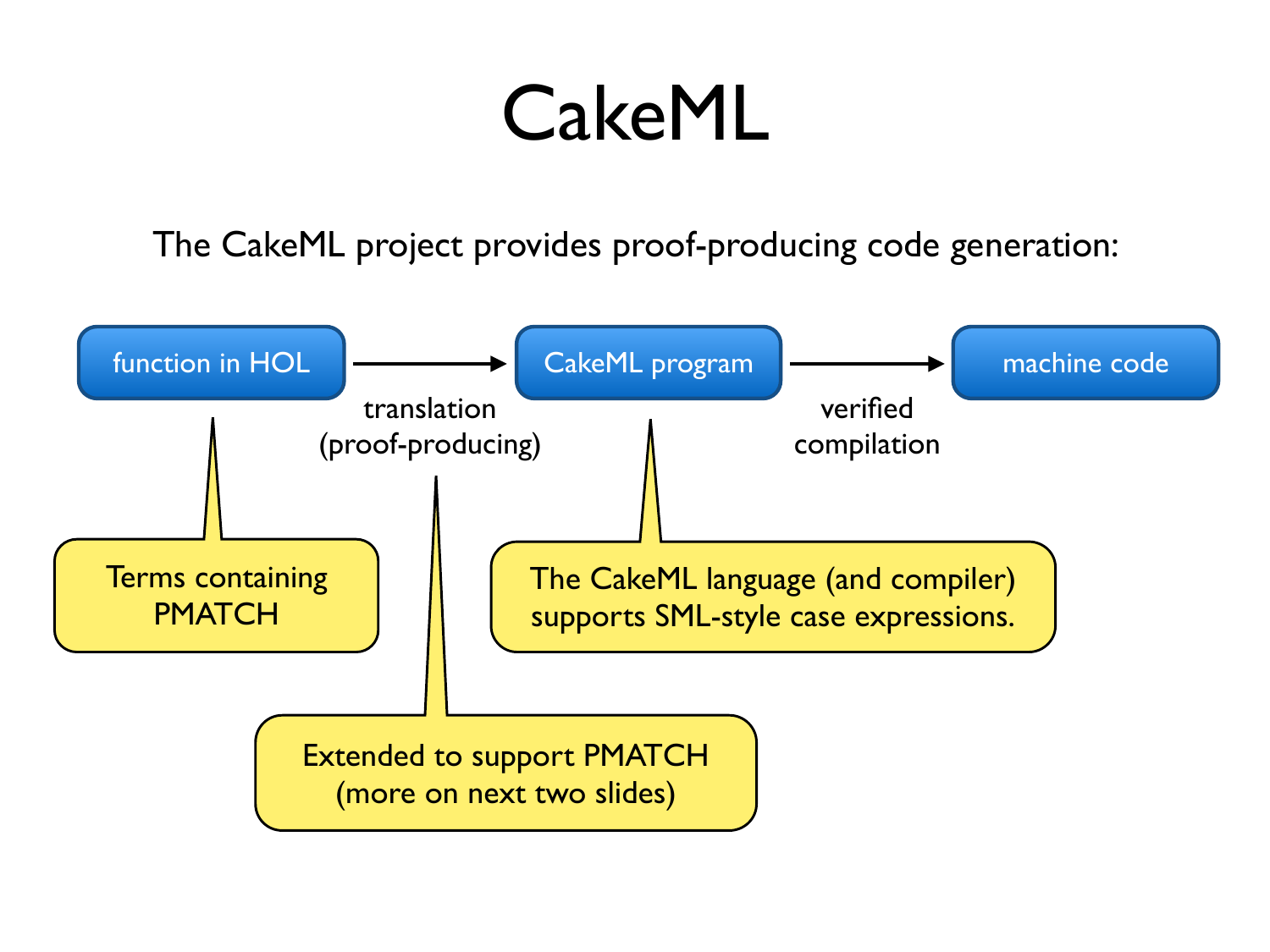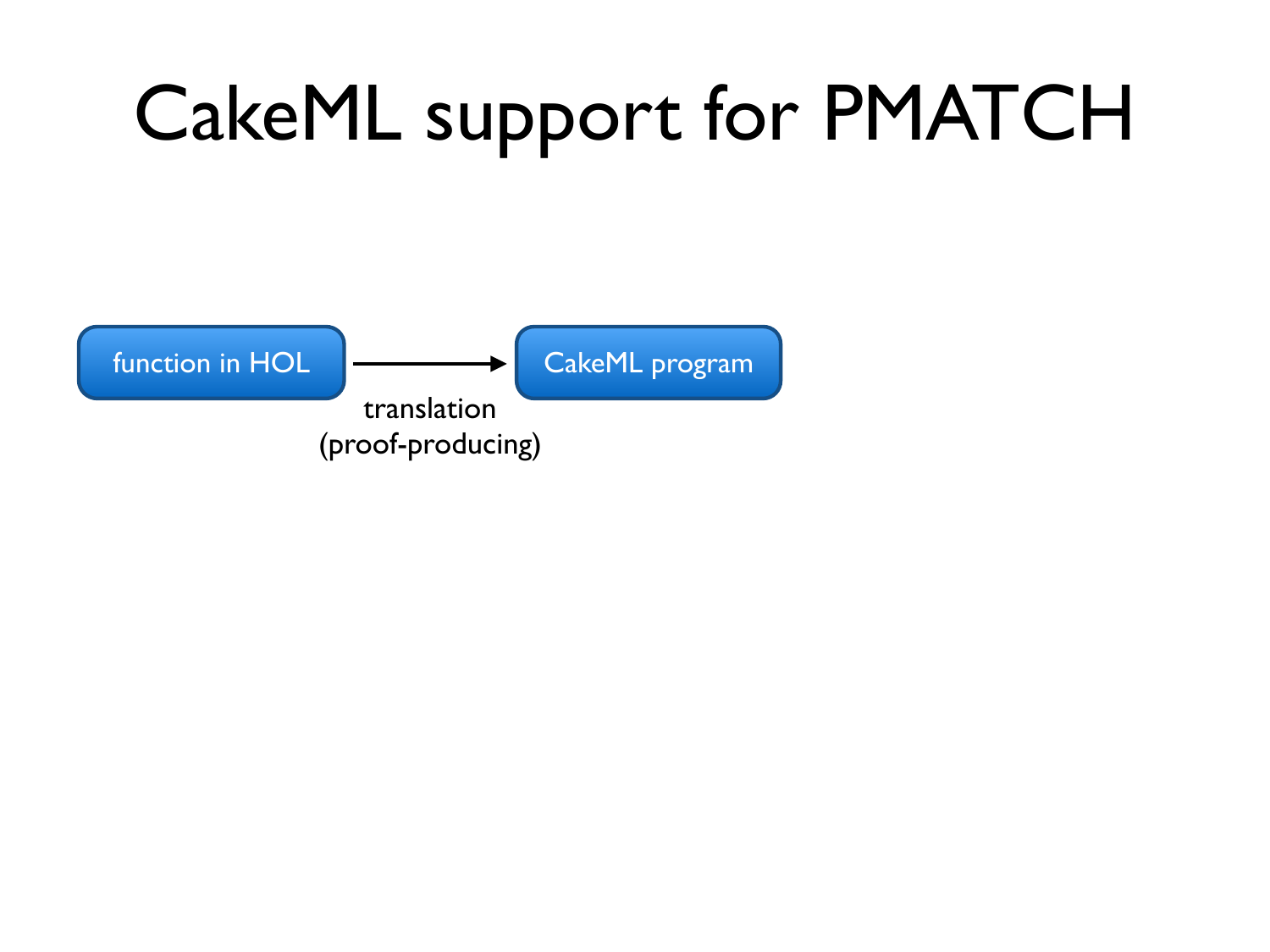

The translation derives theorems of the following form:

Eval cakeml ast env (relation hol term)

where Eval is: Eval ast env  $p = \exists v$ . (ast, env)  $\Downarrow$  (Result v)  $\wedge$  p v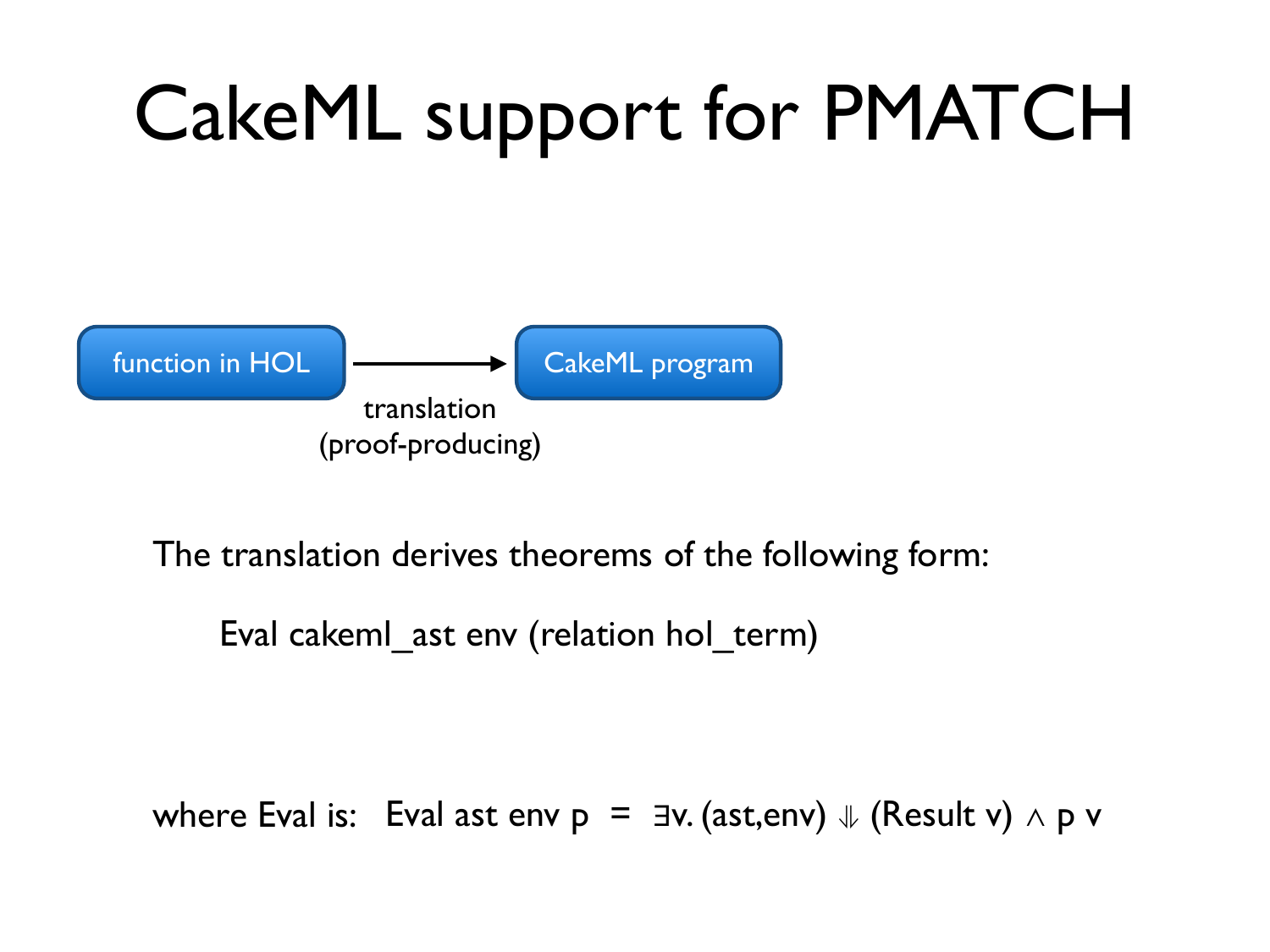

The translation derives theorems of the following form:



where Eval is: Eval ast env p = ∃v. (ast,env) **⇓** (Result v) ∧ p v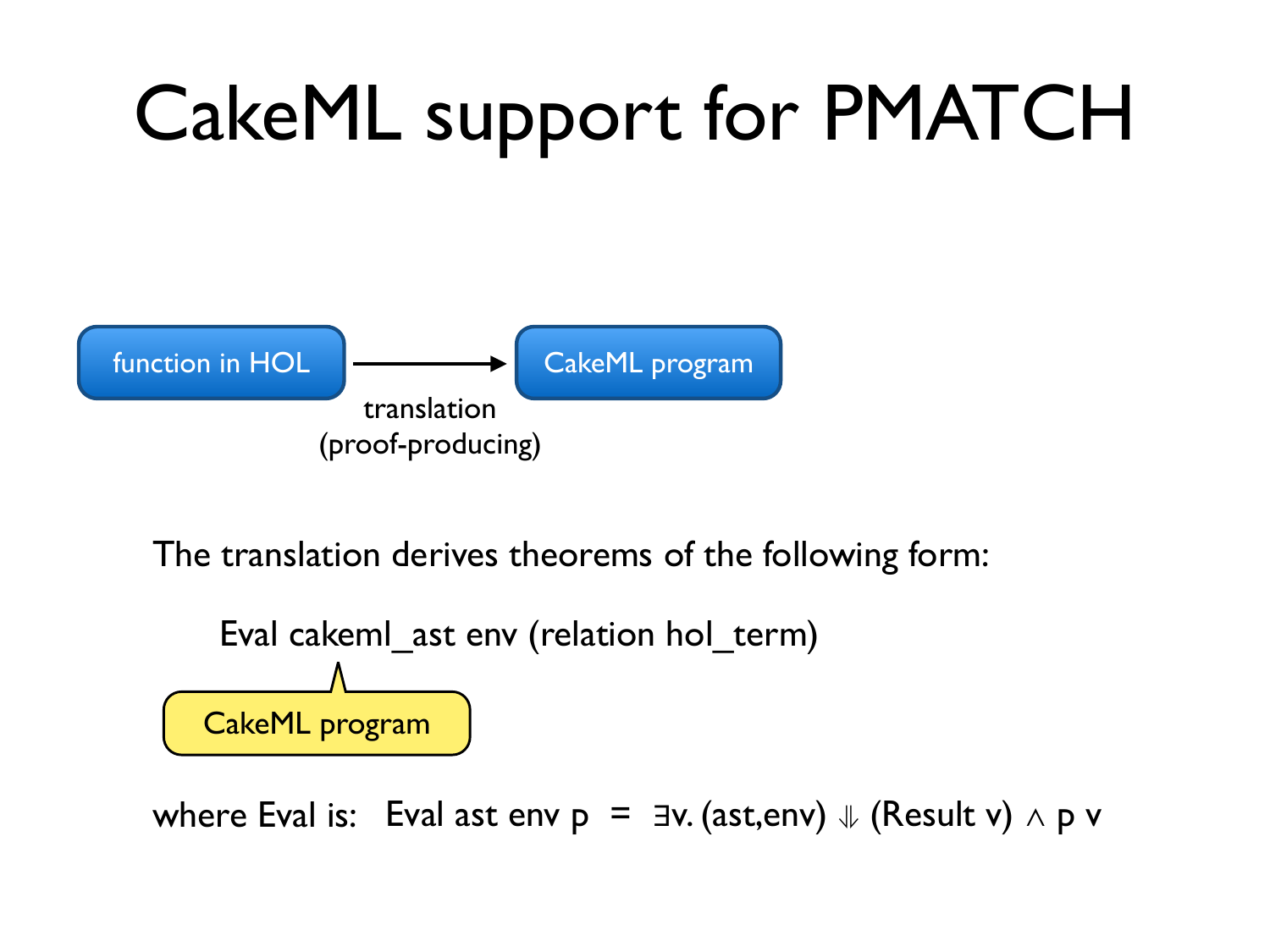

The translation derives theorems of the following form:



where Eval is: Eval ast env p = ∃v. (ast,env) **⇓** (Result v) ∧ p v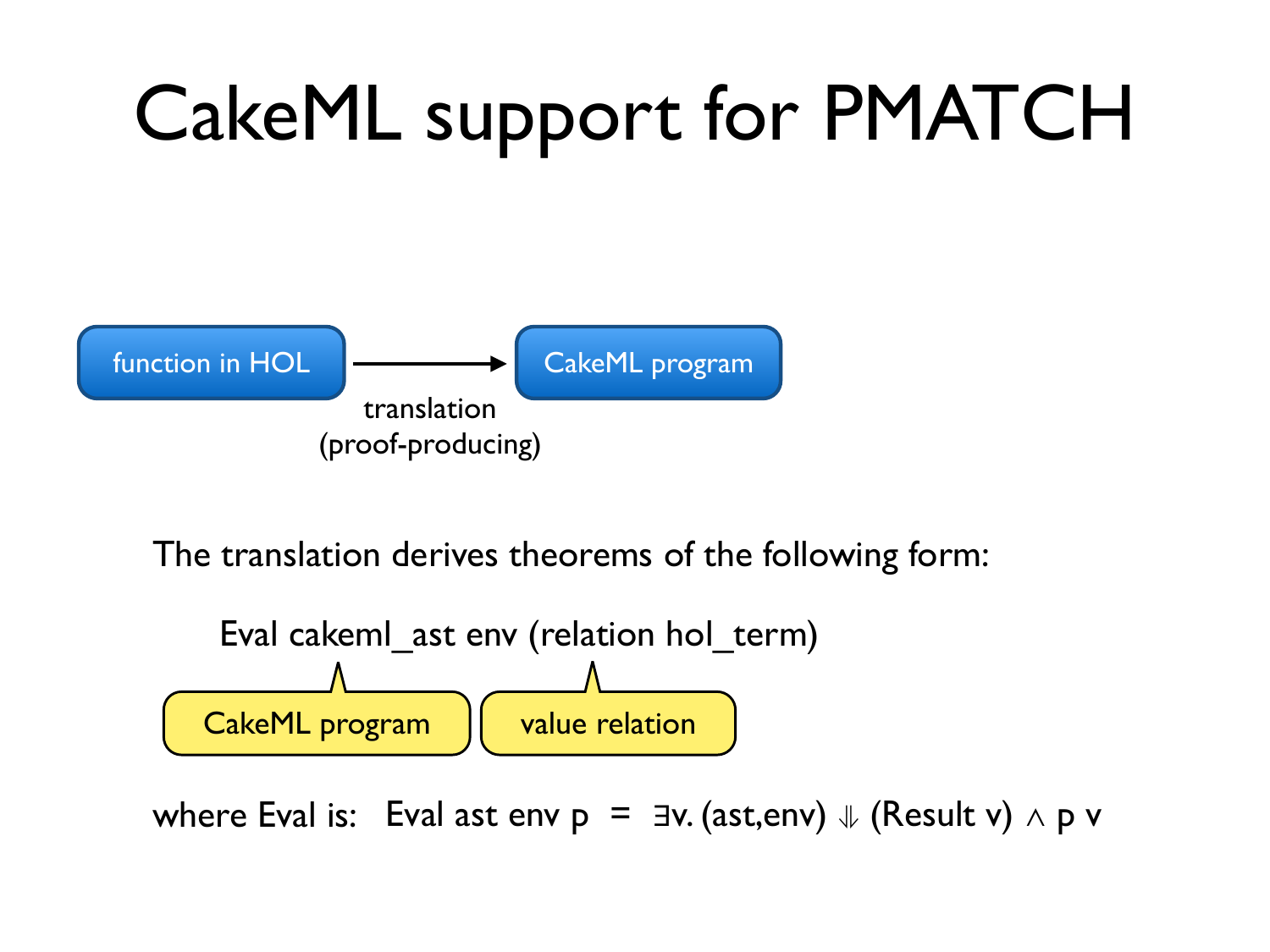

The translation derives theorems of the following form:



where Eval is: Eval ast env p = ∃v. (ast,env) **⇓** (Result v) ∧ p v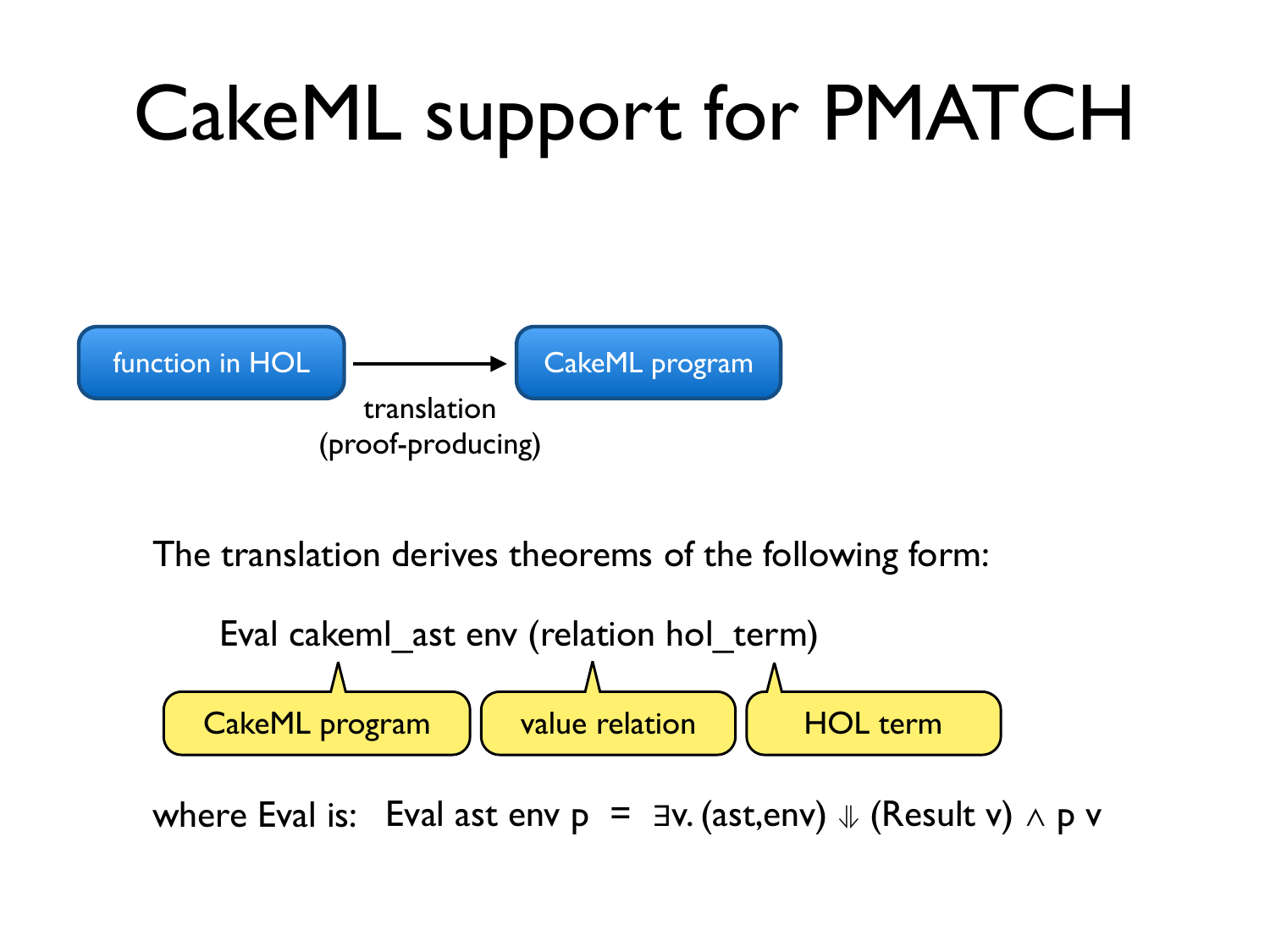The translation derives theorems of the following form:

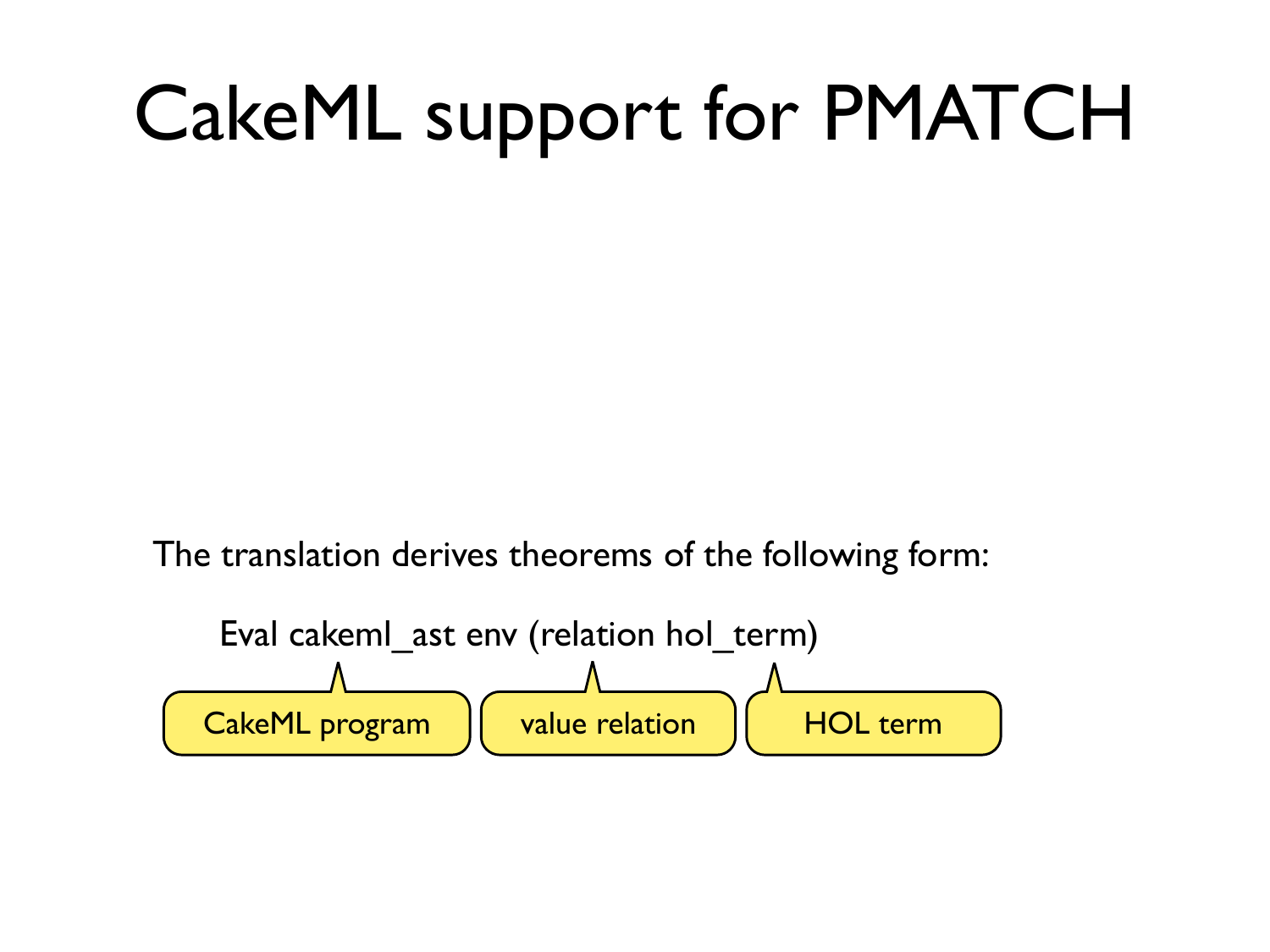*Implementation:*

We supply two new theorems: one for translating PMATCH with no pattern rows, and one for adding a row to a PMATCH.

Custom automation written to apply the above theorems when PMATCH is to be translated.

The translation derives theorems of the following form:

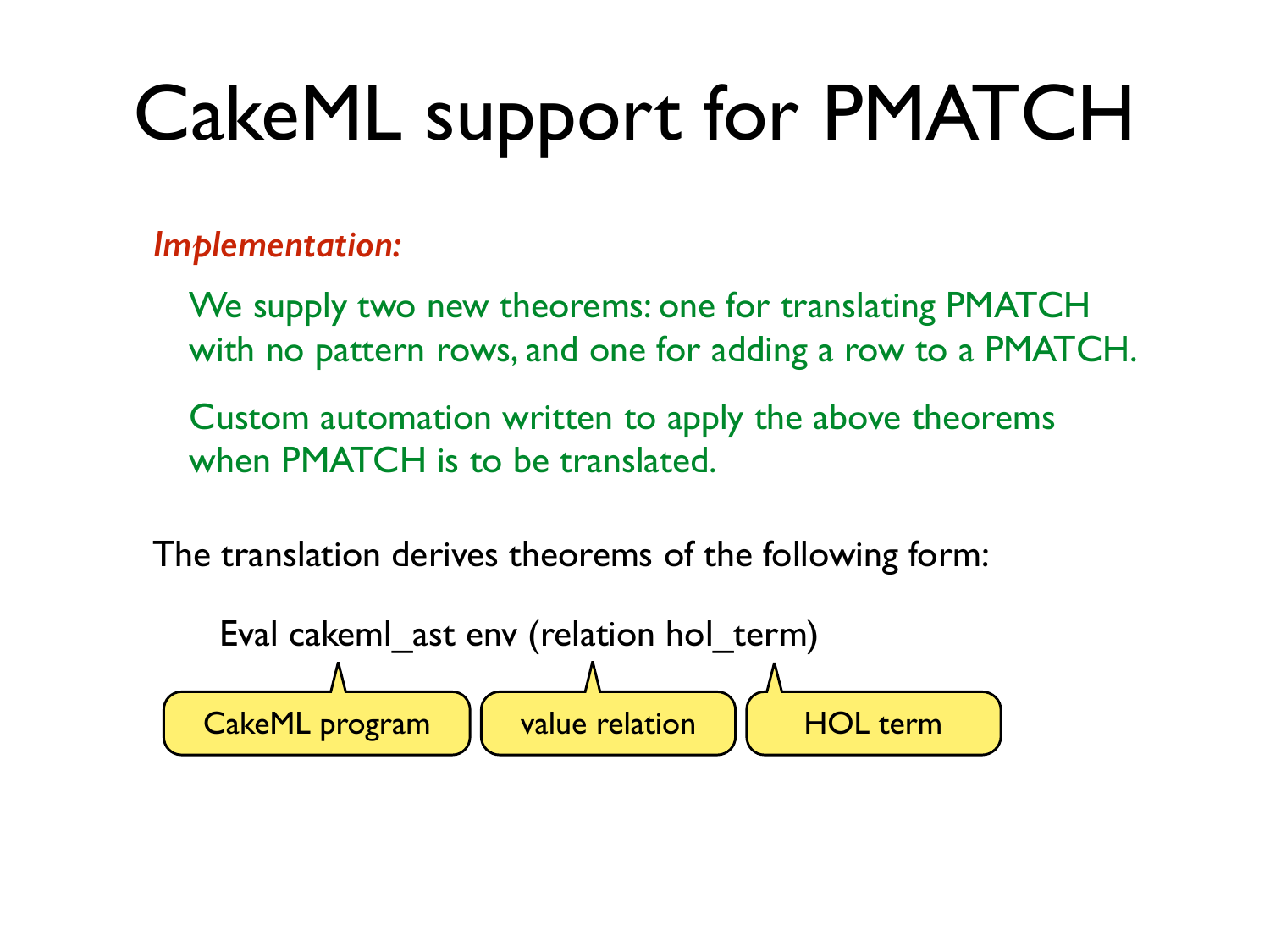### *Implementation:*

- We supply two new theorems: one for translating PMATCH with no pattern rows, and one for adding a row to a PMATCH.
- Custom automation written to apply the above theorems when PMATCH is to be translated.
- The translation derives theorems of the following form:



Experiments suggest that our implementation can translate all SML-style PMATCH terms of interest.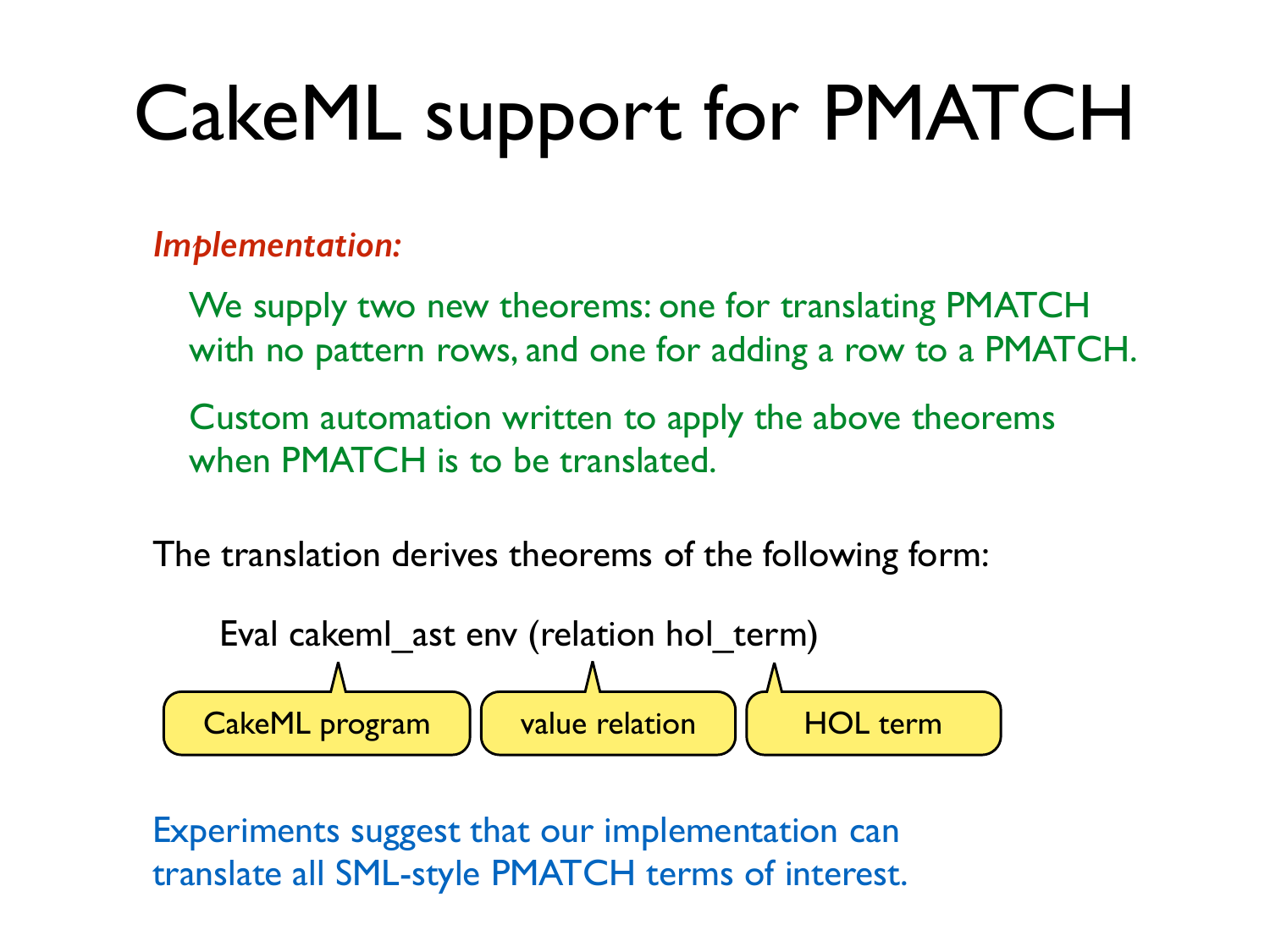| State of the Art          | New Representation | CakeML | Examples  | Conclusion |
|---------------------------|--------------------|--------|-----------|------------|
| 0000000                   | 000000             |        | •00000000 | $\circ$    |
| <b>Partial Evaluation</b> |                    |        |           |            |

```
|- CASE (a,Black b' m c') OF [
    || (a, x, b, y, c, d)~>
         (Red (Black a x b) y (Black c n d));
    || (a, x, b, y, c, d)~>
         (Red (Black a x b) y (Black c n d));
    | (a,b,y,c,z,d). (a,Red (Red b y c) z d) \rightarrow(Red (Black a n b) y (Black c z d));
    || (a,b,y,c,z,d). (a,Red b y (Red c z d))~>
         (Red (Black a n b) y (Black c z d));
    || other. other ~> (Black a n (Black b' m c'))
  1 =CASE a OF [
    || (a,x,b,y,c). Red (Red a x b) y c \sim(Red (Black a x b) y (Black c n (Black b' m c')));
    || (a, x, b, y, c). Red a x (Red b y c) \rightarrow(Red (Black a x b) y (Black c n (Black b' m c')));
    | \cdot |~> (Black a n (Black b' m c'))
  ]
```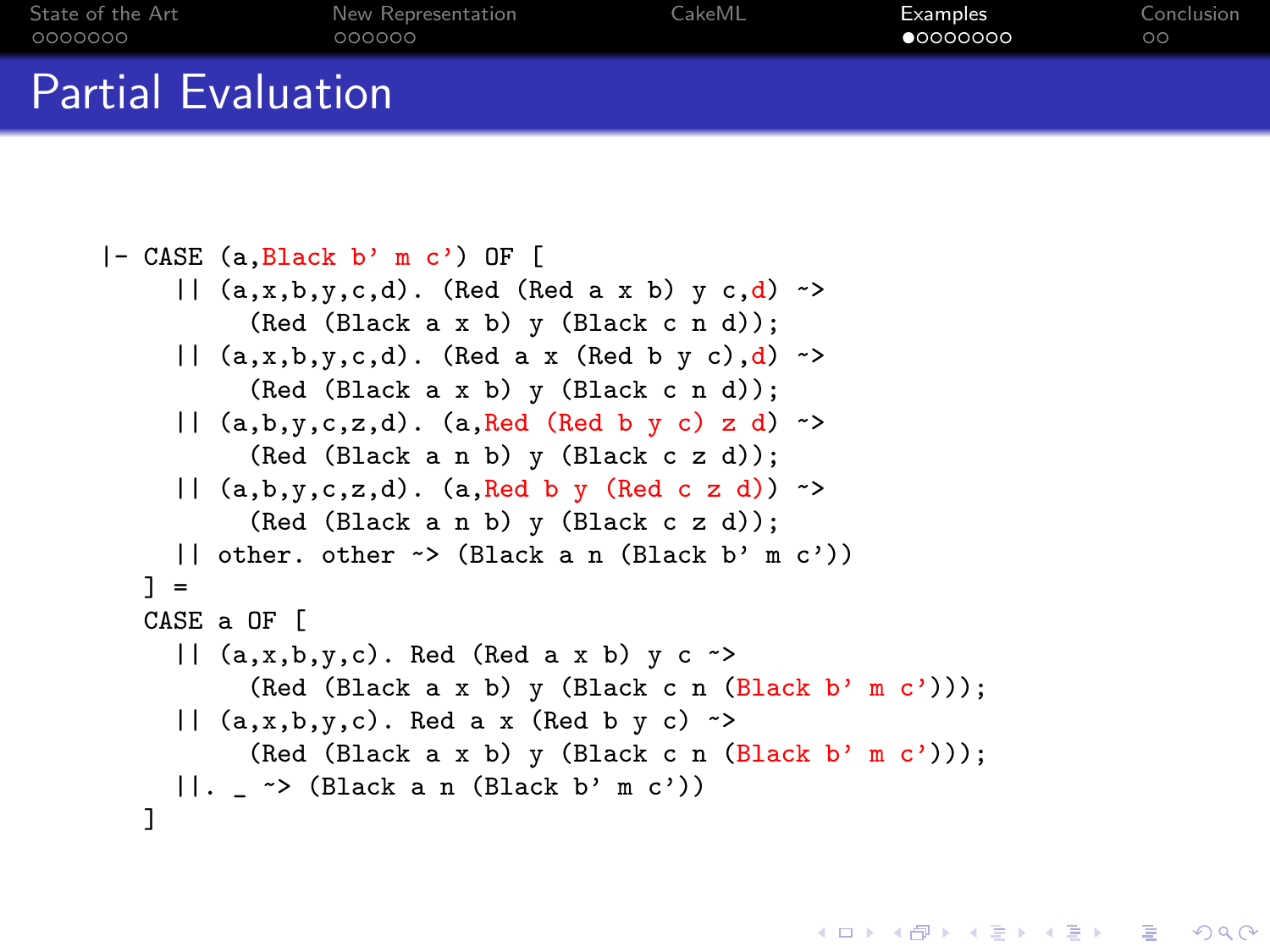| State of the Art             | New Representation | CakeML | Examples | Conclusion |
|------------------------------|--------------------|--------|----------|------------|
| 0000000                      | 000000             |        | 00000000 | $\circ$    |
| <b>Removing Double Binds</b> |                    |        |          |            |

```
|- REMOVE DUPS 1 =CASE l OF [
     ||. [] \rightarrow [];|\mid (x,xs). x::x::xs \rightarrow (REMOVE_DUPS (x::xs));|| (x,xs). x::xs \rightarrow (x::RE MOWE_DUPS xs)]
```
becomes by removing double binds

```
|- REMOVE DUPS 1 =CASE l OF [
     ||. [] \rightarrow [];
     |\int (x,xs,x_1) \cdot x::x_1::xs when (x_1 = x)~>
           (REMOVE_DUPS (x::xs));
     || (x,xs). x::xs \rightarrow (x::RE MOWE_DUPS xs)]
```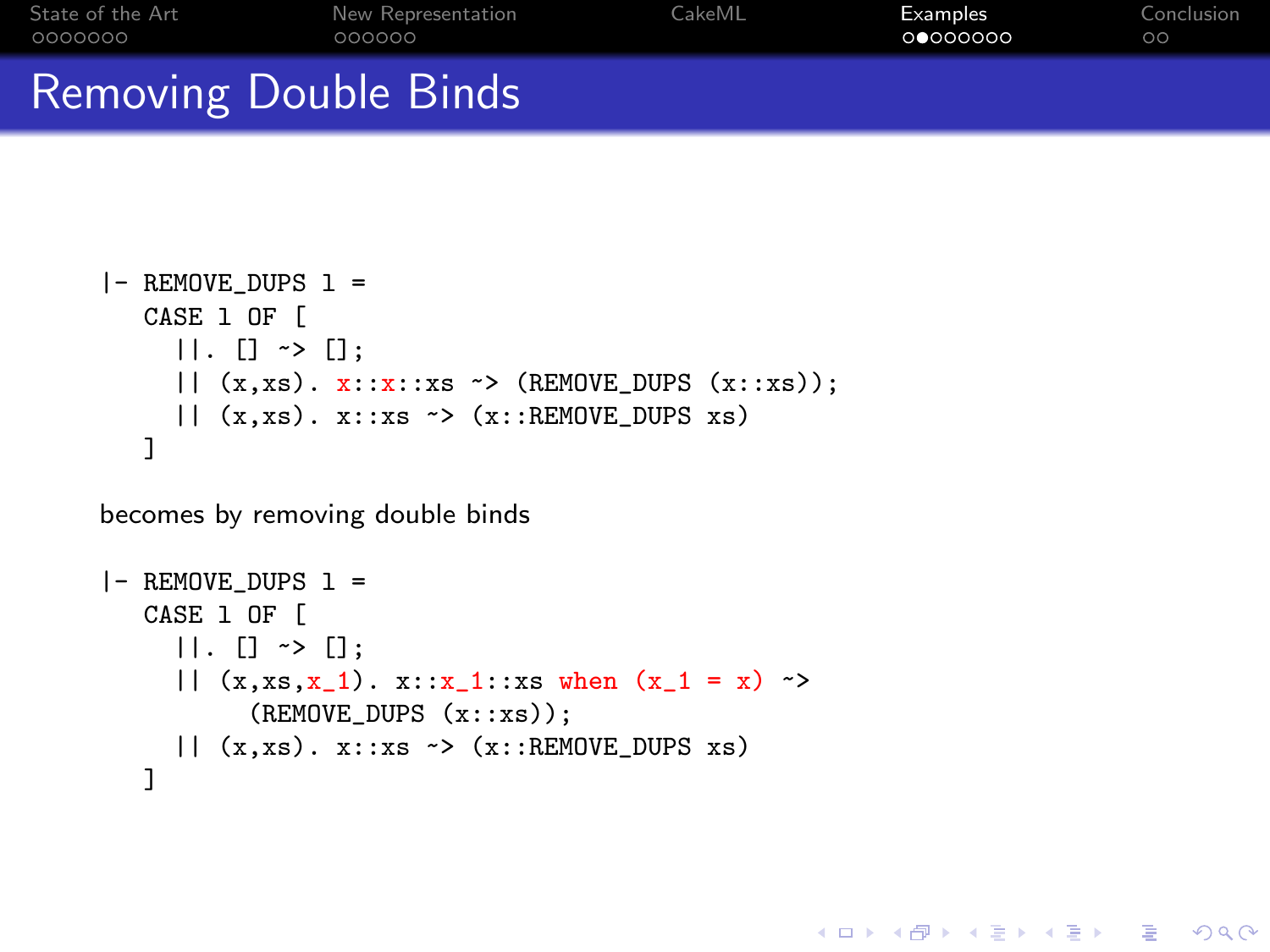| State of the Art       | New Representation | CakeML | Examples | Conclusion |
|------------------------|--------------------|--------|----------|------------|
| 0000000                | 000000             |        | 00000000 | ററ         |
| <b>Removing Guards</b> |                    |        |          |            |

```
|- REMOVE DUPS 1 =CASE l OF [
     ||. || \rightarrow ||;
     || (x, xs, x_1) . x::x_1::xs when (x_1 = x)~>
           (REMOVE_DUPS (x::xs));
     || (x,xs). x::xs \rightarrow (x::RE MOWE_DUPS xs)]
```
becomes by removing guards

```
|- REMOVE DUPS 1 =CASE l OF [
     ||. [] \rightarrow [];|| (x, xs, x_1). x::x_1::xs \rightarrowif x_1 = x then REMOVE_DUPS (x::xs)else x::REMOVE_DUPS (x_1::xs);
     || (x,xs). x::xs \rightarrow (x::RE MOWE_DUPS xs)]
```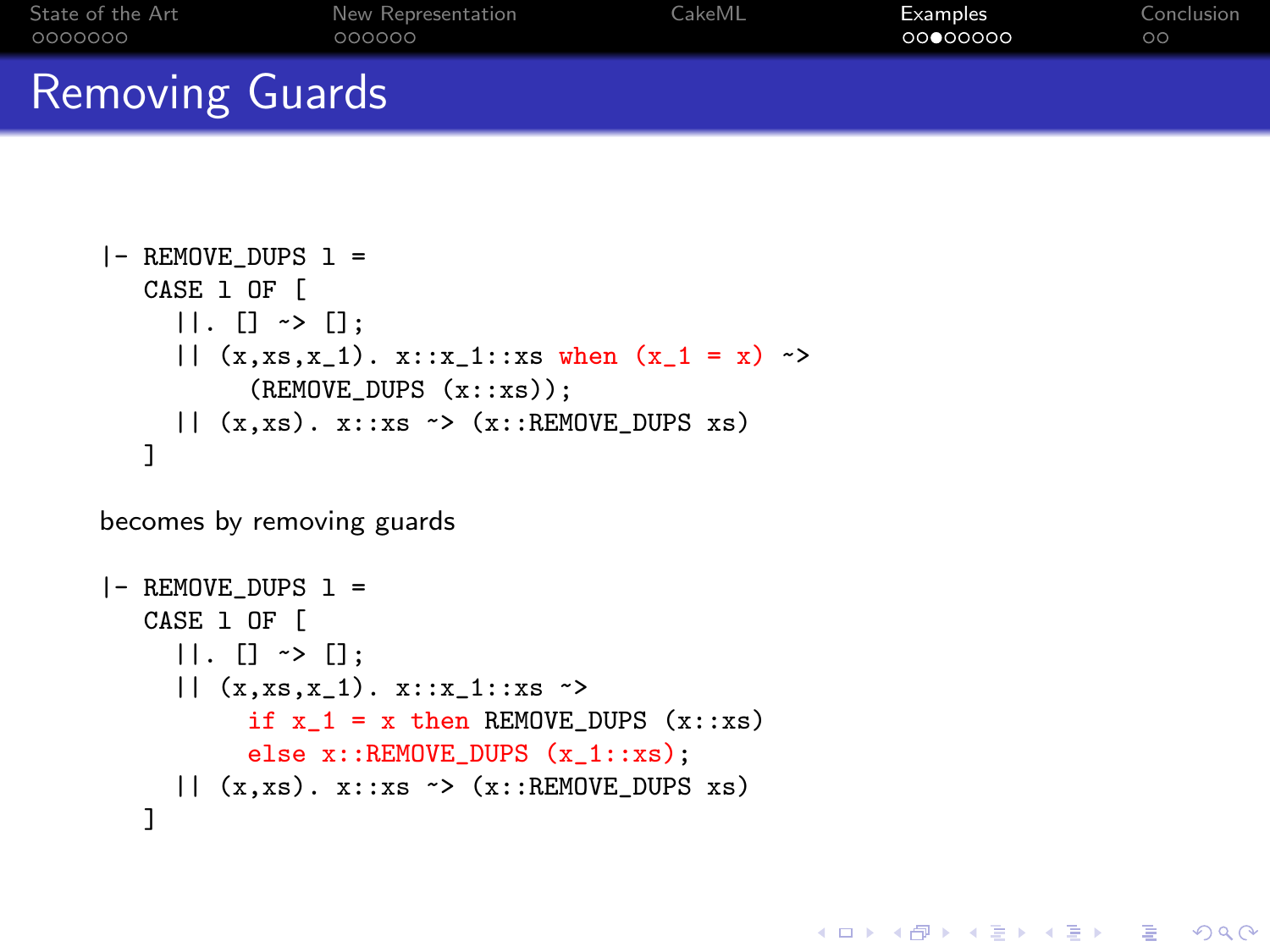| State of the Art      | New Representation | CakeML | Examples | Conclusion |
|-----------------------|--------------------|--------|----------|------------|
| 0000000               | 000000             |        | 00000000 | $\circ$    |
| Introducing Equations |                    |        |          |            |

```
|- (REMOVE DUPS [] = []) \wedge(\forall x \ xs. REMOVE DUPS (x::x::xs) = REMOVE DUPS (x::xs)) ∧
   (∀x xs.
       (\forall x s_1. x s \neq x::xs_1) \Rightarrow(REMOVE DUPS (x::xs) = x::RE MOWE DUPS xs)) ∧
   (\forall 1. 1 \neq [] \land (\forall x \ xs. 1 \neq x::xs) \Rightarrow (REMOVE_DUPS 1 = ARB))|- (REMOVE DUPS [] = [] \wedge(\forall x \ x s \ x_1. REMOVE DUPS (x::x_1::xs) =
       if x_1 = x then REMOVE DUPS (x::xs)else x::REMOVE_DUPS (x_1::xs)) \wedge(∀x xs.
       (\forall x s \; 1 \; x_1. \; xs \neq x_1::xs \; 1) \Rightarrow(REMOVE_DUPS (x::xs) = x::REMOVE_DUPS xs) ∧
```
 $(\forall 1. 1 \neq [] \land (\forall x \ xs. 1 \neq x::xs) \Rightarrow (REMOVE_DUPS 1 = ARB))$ 

**KORK STRAIN A BAR SHOP**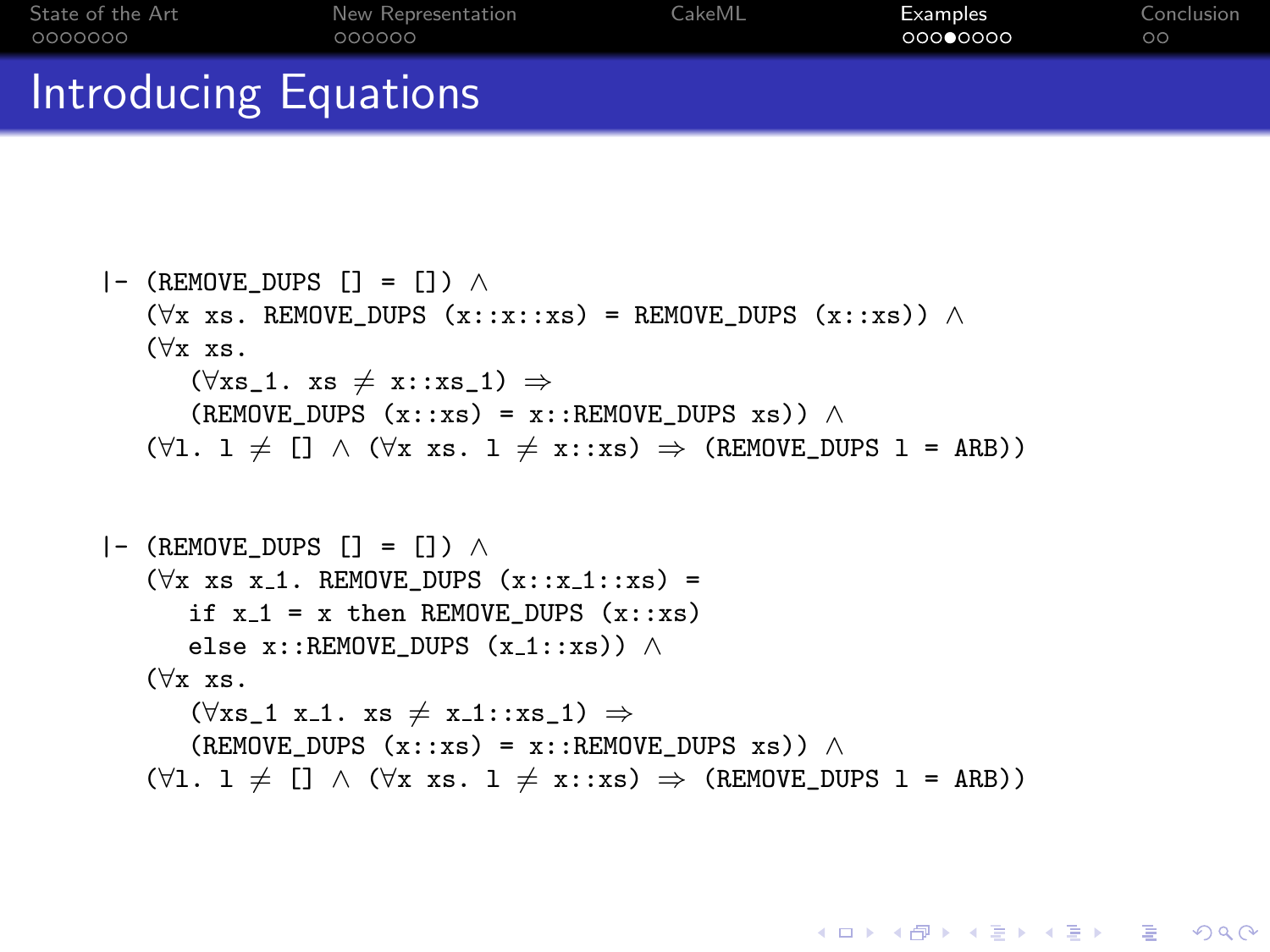| State of the Art      | New Representation | CakeML | Examples | Conclusion |
|-----------------------|--------------------|--------|----------|------------|
| _0000000              | 000000             |        | 00000000 | $\circ$    |
| <b>Exhaustiveness</b> |                    |        |          |            |

```
|- ∀l1 l2.
  ZIP PART 11 12 =CASE (l1,l2) OF [
     || (x, xs, y, ys). (x::xs, y::ys) \rightarrow ((x, y):ZIP\_PART xs ys);||.~> []
   ]
```
becomes with automatically adding missing cases

```
|- ∀l1 l2.
   ZIP PART 11 12 =CASE (l1,l2) OF [
     |\mid (x, xs, y, ys). (x::xs, y::ys) \rightarrow ((x, y):ZIP\_PART xs ys);
     ||.~> [];
     || (v4,v5) . ([] , v4::v5) \rightarrow ARB;| (v2, v3). (v2::v3, [] \rightarrow ARB
   ]
```
**KOD KAP KED KED E VOQO** 

We can prove exhaustiveness of this pattern-match automatically.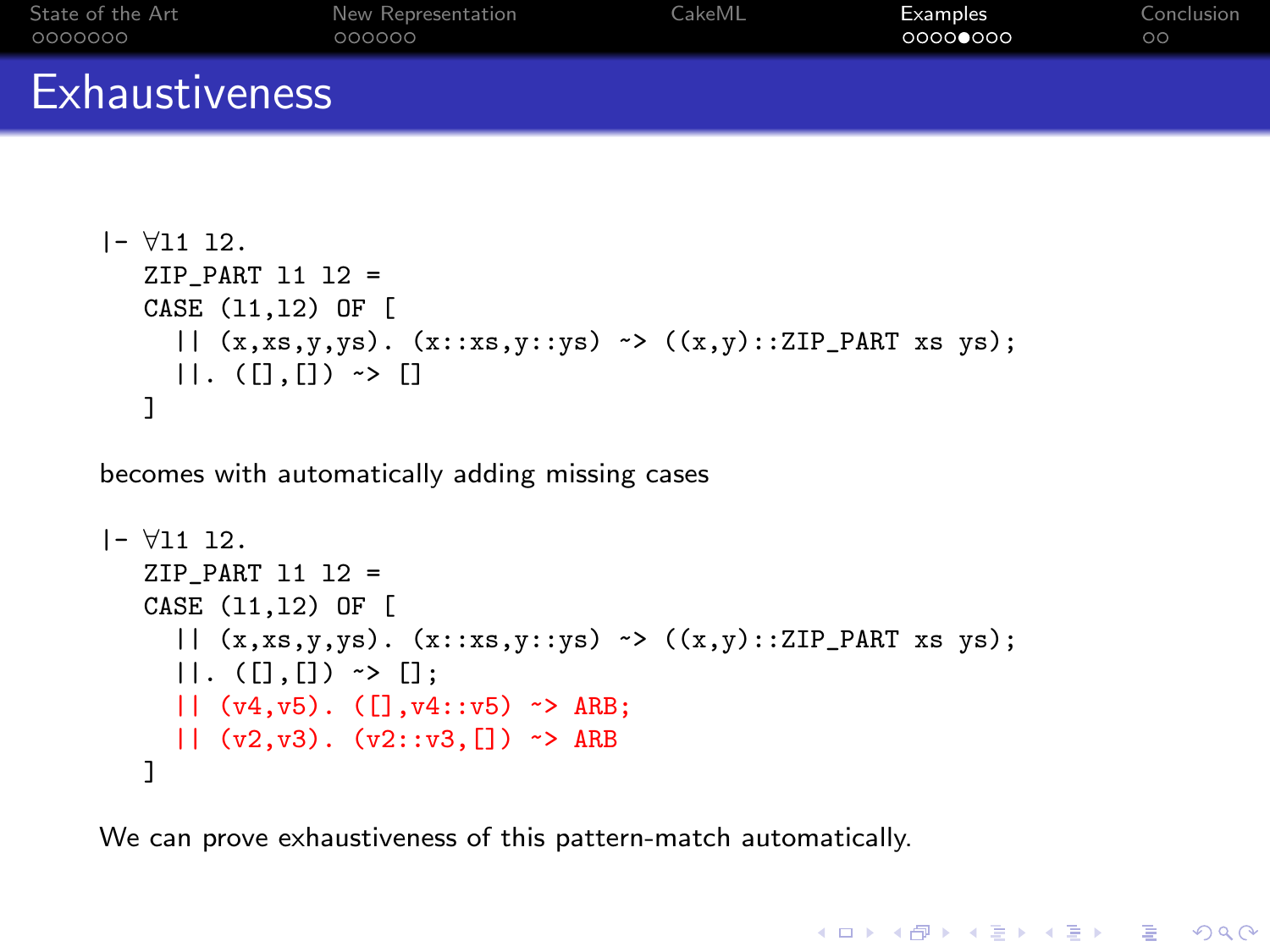| State of the Art             | New Representation | CakeML | Examples | Conclusion |
|------------------------------|--------------------|--------|----------|------------|
| - 0000000                    | 000000             |        | 00000    | ററ         |
| <b>Pattern Compilation I</b> |                    |        |          |            |

- one reason for blowup of RBT-balancing: 3 constructors
- only 2 cases needed: red or not
- o our pattern compilation allows to do that
- $\bullet$  resulting decision tree is about 20% of the size of original decision tree

**KORK ERKER ADE YOUR** 

```
val tree red CASE def = Define '
  tree_red_CASE tr f_red f_else =
  tree_CASE tr (f_else Empty) f_red
    (\hat{1} n t2. f else (Black t1 n t2))'
val red_cf = mk_constructorFamily (
  make_constructorList false [(''Red'', ["t1", "n", "t2"])],
  ''tree_red_CASE'',
  (* proof of basic properties *) ...);
val _ = pmatch_compile_db_register_constrFam red_cf;
```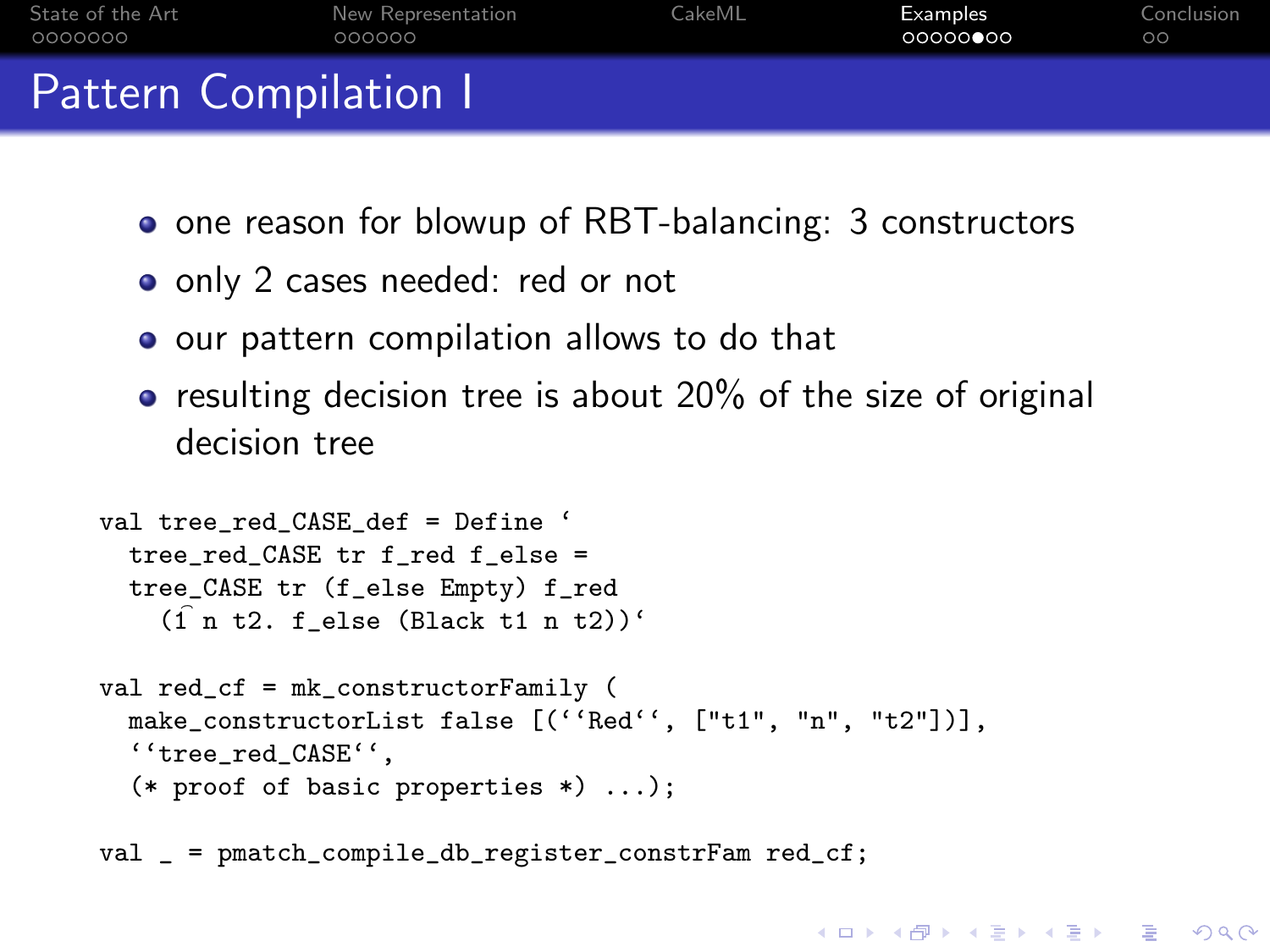| State of the Art              | New Representation | CakeML | Examples | Conclusion |
|-------------------------------|--------------------|--------|----------|------------|
| - 0000000                     | 000000             |        | 00000000 | ററ         |
| <b>Pattern Compilation II</b> |                    |        |          |            |

```
|- ∀a n b.
  balance_black a n b = case (a,b) of (v, v_1) =>
    tree red CASE v
       (\lambdat1 n 1 t2. tree red CASE t1
         (\lambda t1_1 n_2 t2_1. Red (Black t1_1 n_2 t2_1) n_1 (Black t2 n v_1))
         (\lambdax. tree red CASE t2
           (\lambda t1 2 n 2 1 t2 1 1.Red (Black x n 1 t1 2) n 2 1 (Black t2 1 1 n v 1))
           (\lambdax 1. tree red CASE v 1
              (\lambda t1_3 n_22 t2_1)tree_red_CASE t1_3
                  (\lambda t111 n3 t2 12.Red (Black (Red x n_1 x_1) n t1_1<sub>1</sub>) n_3(Black t2_1_2 n_2_2 t2_2))
                  (\lambdax 2. tree red CASE t2 2
                     (\lambda t14 n31 t213.Red (Black (Red x n 1 x 1) n x 2) n 2 2
                         (Black t1_4 n_3_1 t2_1_3))
                     (\lambda x \; 3. Black a n b)))
            (\lambda x \t2 \t1. Black a n b))))
         \left( \ldots \right)
```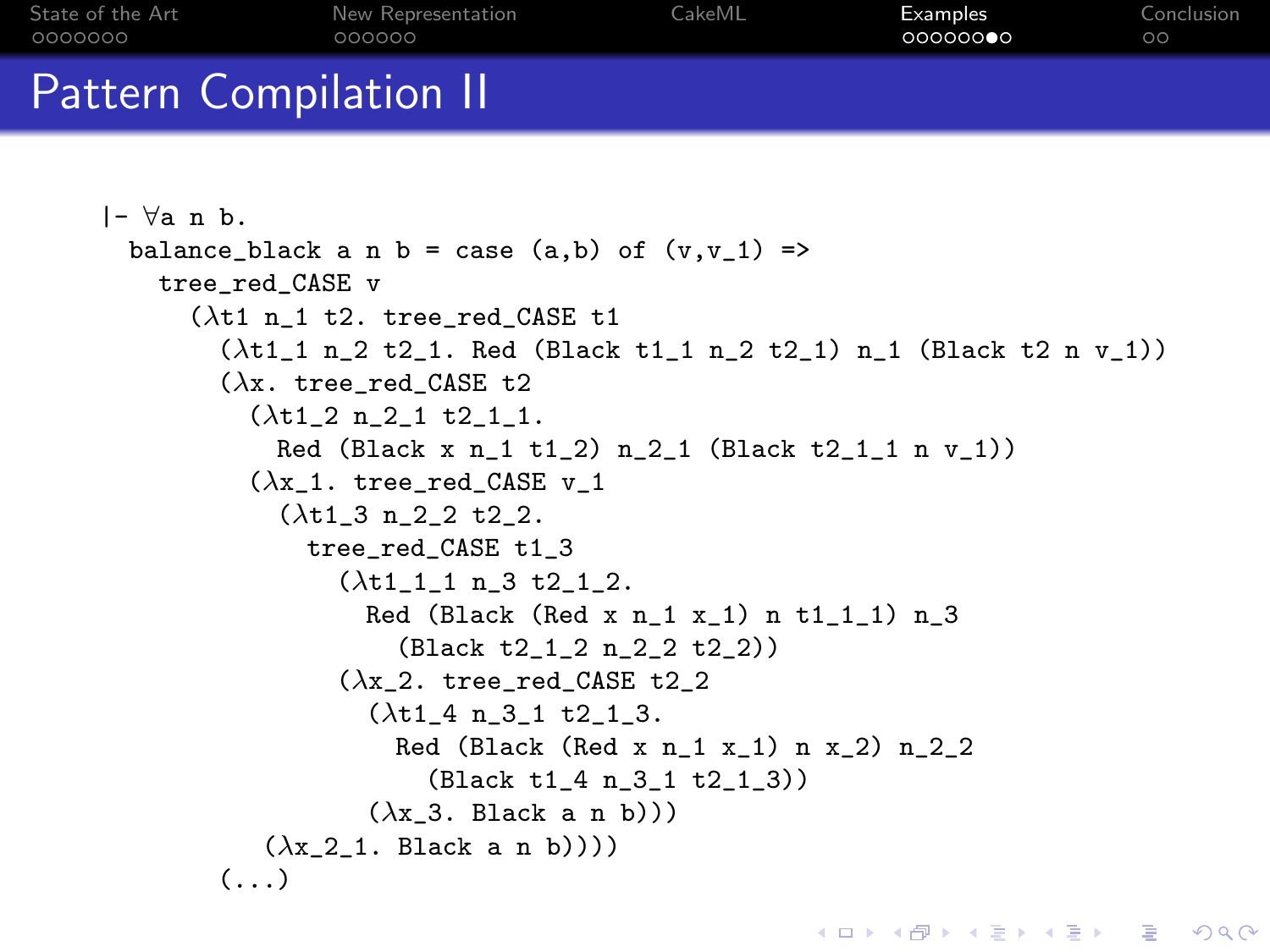| State of the Art               | New Representation | CakeML | Examples | Conclusion |
|--------------------------------|--------------------|--------|----------|------------|
| 0000000                        | 000000             |        | 0000000  | ററ         |
| <b>Removing Redundant Rows</b> |                    |        |          |            |

K ロ > K @ > K 할 > K 할 > → 할 → ⊙ Q @

```
|- CASE ([],1) OF [
    ||.~> 0;
    || (x,xs) . (1, x::xs) \rightarrow 1;||.~> 2
  ] =CASE l OF [
    ||. [] \rightarrow 0;
    ||. _::_ ~> 1;
    ||. - \rightarrow 2]
|- CASE l OF [
  | | . | [ ] \rightarrow 0;
    ||. _::_ ~> 1;
    ||. - \rightarrow 2] =CASE l OF [
   ||. [] \rightarrow 0;
    ||. _::_ ~> 1
  ]
```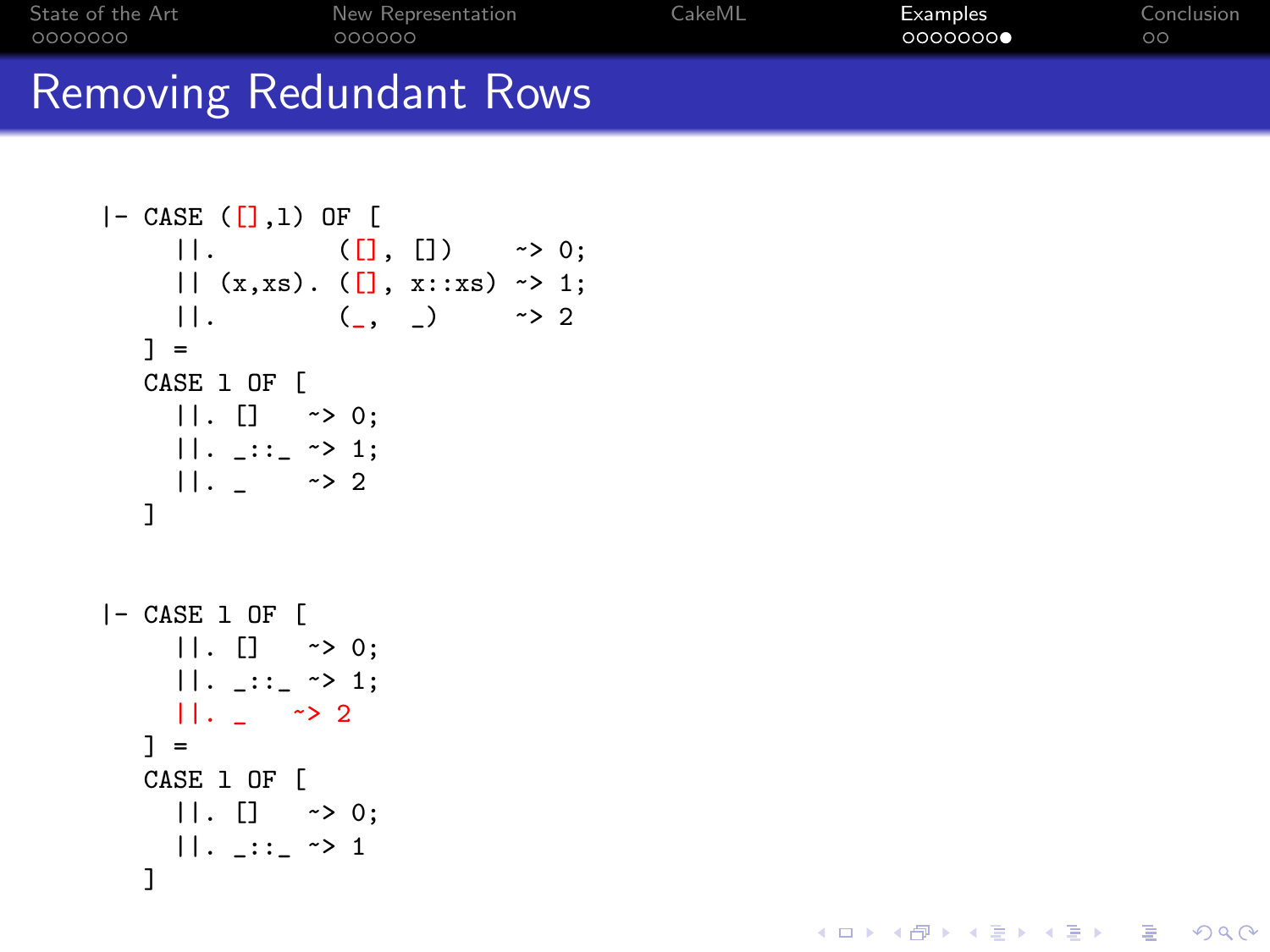| State of the Art | New Representation | CakeML | Examples | Conclusion |
|------------------|--------------------|--------|----------|------------|
| 0000000          | 000000             |        | 00000000 | ൈ          |
| Conclusion       |                    |        |          |            |

### Summary

- we present a new representation for pattern matching in classical higher order logic
- implemented in HOL 4 (<http://hol-theorem-prover.org>)

**KOD KAR KED KED E YORA** 

- integration with CakeML (<http://cakeml.org>)
- **•** tool support

### Future Work

- **•** more automation
- improved support for arithmetic expressions
- **•** implement flattening
- <span id="page-39-0"></span> $\bullet$  ...